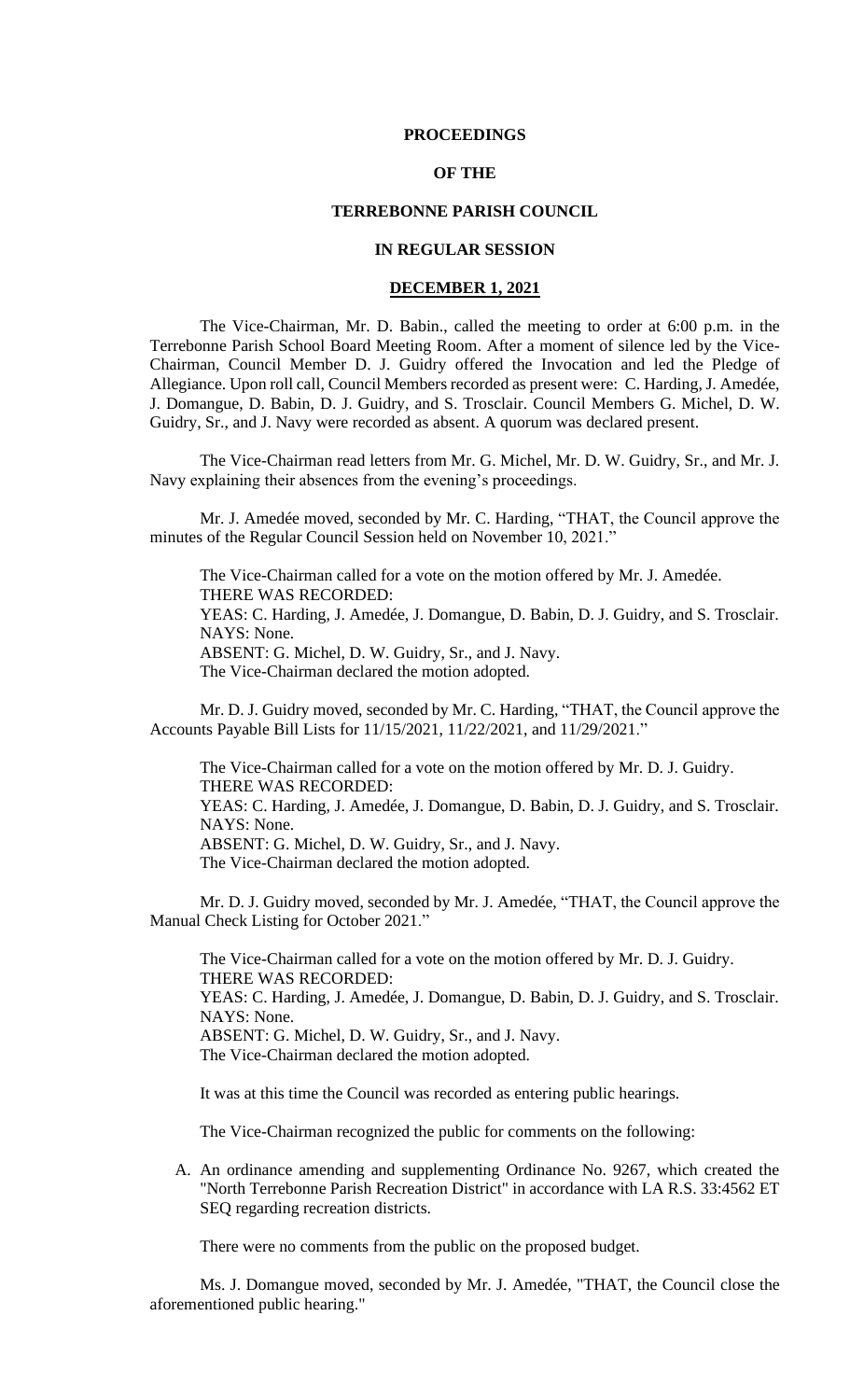The Vice-Chairman called for a vote on the motion offered by Ms. J. Domangue. THERE WAS RECORDED: YEAS: C. Harding, J. Amedée, J. Domangue, D. Babin, D. J. Guidry, and S. Trosclair. NAYS: None. ABSENT: G. Michel, D. W. Guidry, Sr., and J. Navy. The Vice-Chairman declared the motion adopted.

The following ordinance, having been introduced on **November 10, 2021**, Notice of Public Hearing having been published in official journal **on November 12, 2021**, and a public hearing thereon having been held on **Wednesday, December 1, 2021**, was offered for final adoption by **MS. J. DOMANGUE** and seconded by **MR. C. HARDING**:

### **AMENDING AND SUPPLEMENTAL ORDINANCE NO. 9329**

# **AN ORDINANCE AMENDING AND SUPPLEMENTING ORDINANCE NO. 9267, WHICH CREATED THE "NORTH TERREBONNE PARISH RECREATION DISTRICT" IN ACCORDANCE WITH LA. R.S. 33:4562 ET SEQ REGARDING RECREATION DISTRICTS**

**WHEREAS,** the Parish of Terrebonne, State of Louisiana (the "**Parish**"), acting through the Terrebonne Parish Council (the "**Council**"), acting as its governing authority of the Parish adopted Ordinance No. 9267 on June 9, 2021 (the "**Bond Ordinance**"), creating the North Terrebonne Parish Recreation District, Parish of Terrebonne, State of Louisiana (the "**District**") and setting the geographical boundaries thereof; and

**WHEREAS,** the Council appointed all members of the Council to serve in the limited capacity as interim governing authority of the District; and

**WHEREAS,** the Council seeks to amend the Bond Ordinance with respect to Section 4 entitled "**Termination of the District**"; and

**WHEREAS,** the Council seeks to conform the Bond Ordinance accordingly with an effective date upon signature of the Council Chairman, and to provide that this Amending and Supplemental Ordinance shall take effect immediately upon signature of the Council Chairman;

**NOW, THEREFORE, BE IT ORDAINED** by the Council that Section 4 entitled "Termination of District" in the Bond Ordinance shall be amended and supplemented to delete the following date of termination of the District, as follows:

**SECTION 4. Termination of District.** If the registered voters within the boundaries of each Terrebonne Recreation District No. 1, 2-3, No. 8, and No. 9 fail to approve *ad valorem* taxes for the purpose of providing financial support of the operation and capital improvements for the District on or before December 31, 2021, the District created herein shall terminate by operation of law and sunset on December 31, 2021 **(I guess this should read on or before April 30, 2022)** without any further action by the Council or the governing authority of the District.

**BE IT FURTHER ORDAINED** that Section 4 entitled "Termination of District" in the Bond Ordinance shall be amended to read as follows:

[Amending and Supplemental Ordinance – Page 1]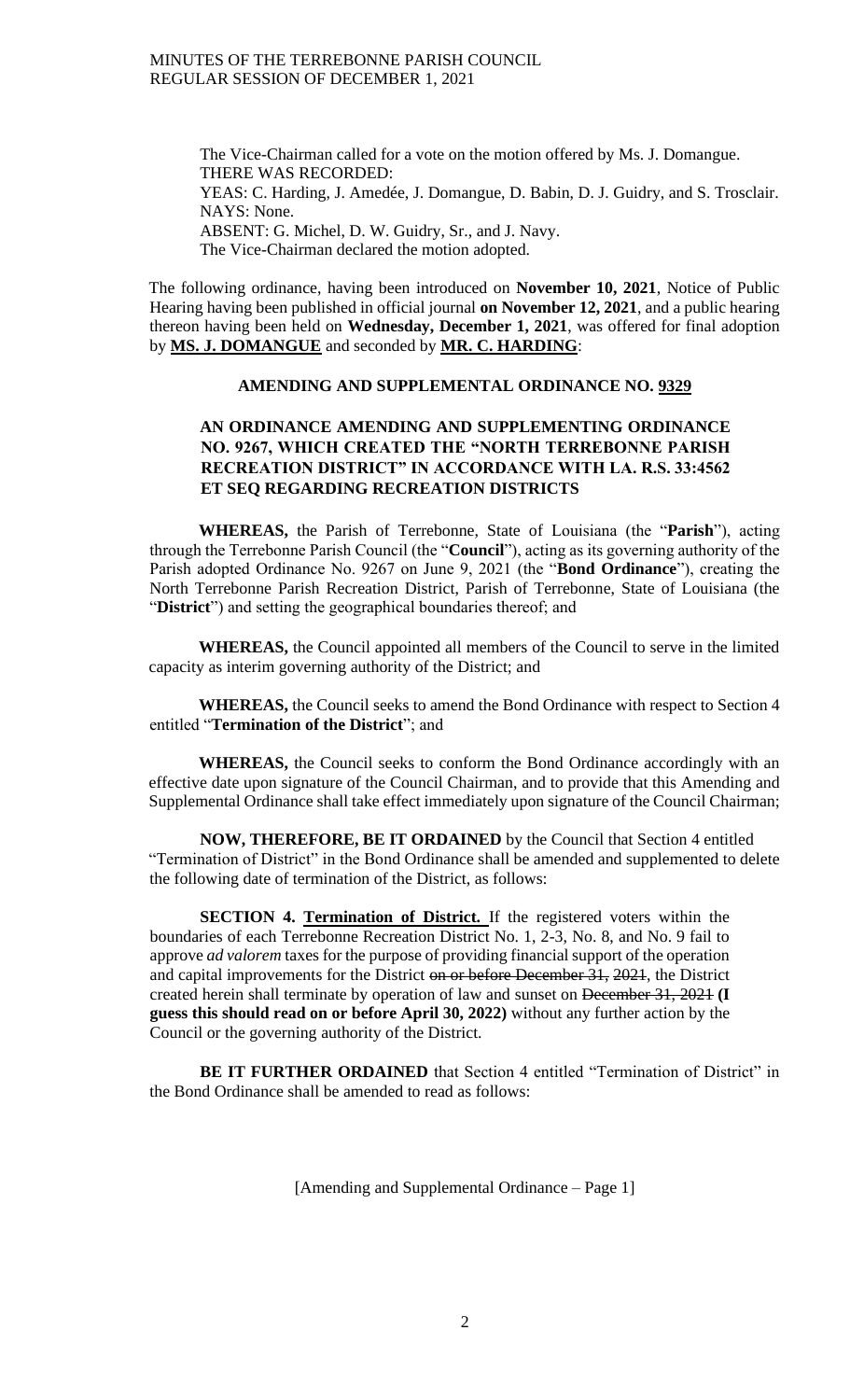**SECTION 4. Termination of District.** If the registered voters within the boundaries of each Terrebonne Recreation District No. 1, 2-3, No. 8, and No. 9 fail to approve *ad valorem* taxes for the purpose of providing financial support of the operation and capital improvements for the District on or before April 30, 2022, the District created herein shall terminate by operation of law and sunset on April 30, 2022 without any further action by the Council or the governing authority of the District.

**BE IT FURTHER ORDAINED** that this Amending and Supplemental Ordinance shall become effective immediately upon the signature of the Council Chairman.

The foregoing Amending and Supplemental Ordinance having been submitted to a vote, the vote thereon was as follows:

| <b>MEMBER</b>           | <b>DISTRICT</b> | <b>YEA</b>     | <b>NAY</b> | <b>ABSENT</b> | <b>ABSTAINING</b> |
|-------------------------|-----------------|----------------|------------|---------------|-------------------|
| <b>JOHN NAVY</b>        |                 |                |            |               |                   |
| <b>CARL "CARLEE"</b>    | $\mathfrak{D}$  |                |            |               |                   |
| <b>HARDING</b>          |                 |                |            |               |                   |
| <b>GERALD MICHEL</b>    | 3               |                |            | ٦             |                   |
| <b>JOHN AMEDÉE</b>      | $\overline{4}$  | ٦              |            |               |                   |
| <b>JESSICA DOMANGUE</b> | 5               | $\mathbf \tau$ |            |               |                   |
| <b>DARRIN GUIDRY</b>    | 6               |                |            |               |                   |
| (CHAIRMAN)              |                 |                |            |               |                   |
| DANIEL "DANNY"          |                 |                |            |               |                   |
| <b>BABIN (VICE</b>      |                 |                |            |               |                   |
| <b>CHAIRMAN</b> )       |                 |                |            |               |                   |
| <b>DIRK GUIDRY</b>      | 8               | ٦              |            |               |                   |
| <b>STEVE TROSCLAIR</b>  | 9               |                |            |               |                   |

**WHEREUPON,** the presiding officer declared the above Amending and Supplemental Ordinance duly adopted on **December 1, 2021.**

# **TERREBONNE PARISH COUNCIL TERREBONNE PARISH CONSOLIDATED GOVERNMENT STATE OF LOUISIANA**

/S/ DANIEL J. BABIN, VICE-CHAIRMAN /S/ SUZETTE THOMAS, CLERK

[Amending and Supplemental Ordinance – Page 2]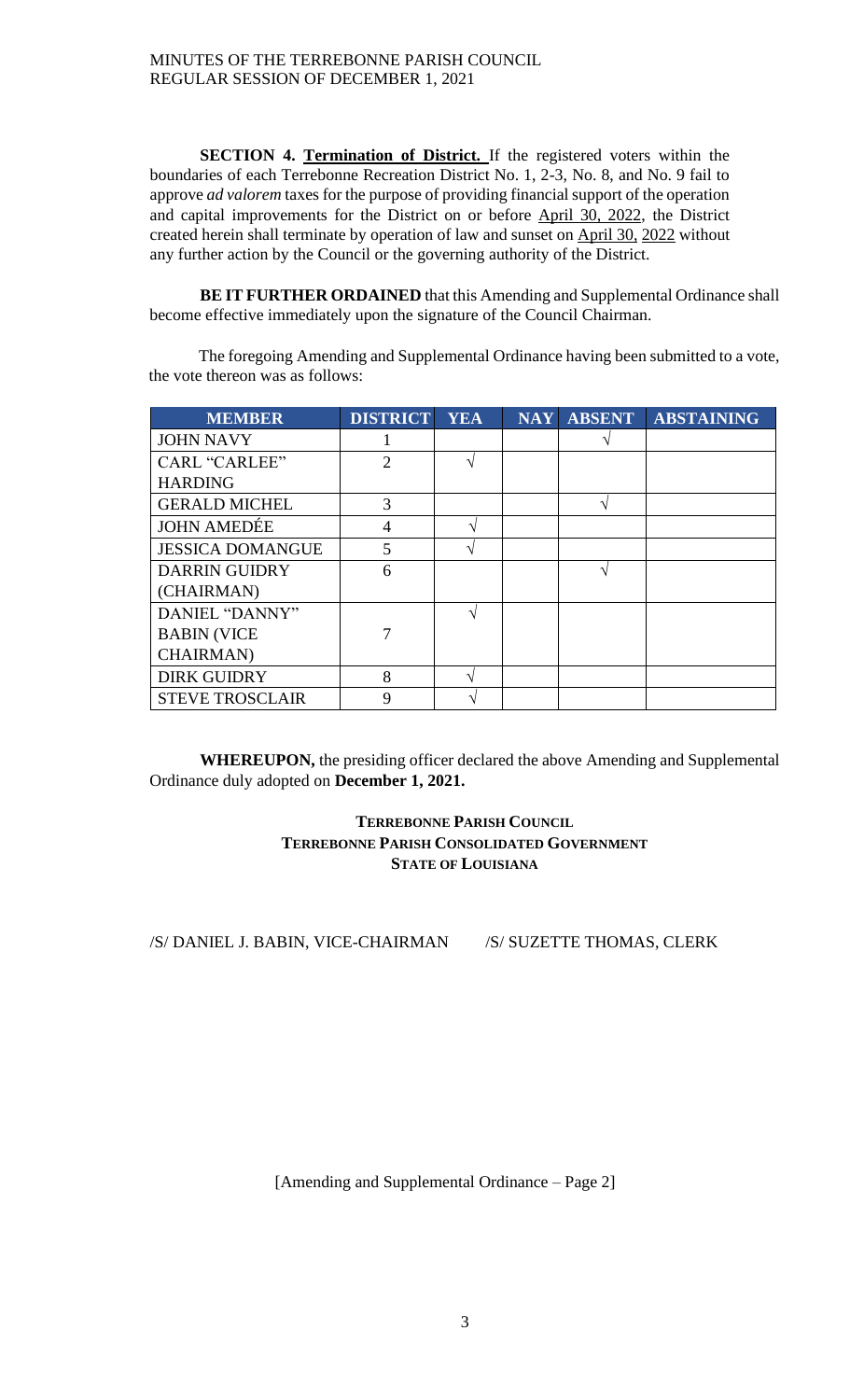Upon request, Parish Attorney Julius Hebert clarified that the scoring sheet for Hurricane Ida SDE Services Procurement was provided to the Council at a previous meeting but was not accepted into the record. He suggested that the document be entered into the record as part of the backup information for Resolution No. 21-345.

Mr. S. Trosclair moved, seconded by Ms. J. Domangue, "THAT the Council accept and enter into the record the scoring sheet for Hurricane Ida SDE Services Procurement as part of the backup information for Resolution No. 21-345."

The Vice-Chairman called for a vote on the motion offered by Mr. S. Trosclair. THERE WAS RECORDED: YEAS: C. Harding, J. Amedée, J. Domangue, D. Babin, D. J. Guidry, and S. Trosclair. NAYS: None. ABSENT: G. Michel, D. W. Guidry, Sr., and J. Navy. The Vice-Chairman declared the motion adopted.

OFFERED BY: MR. J. AMEDĖE SECONDED BY: MR. D. J. GUIDRY

## **RESOLUTION NO. 21-358**

A Resolution Authorizing the Parish President to execute all necessary documents to submit an application to the Administration for Children and Families for the Head Start Program in Terrebonne Parish and to execute the FY 2022 Five Year Head Start Budget Application.

**WHEREAS,** it is necessary that an application be submitted by the governing body and the Head Start Policy Council.

**NOW THEREFORE BE IT RESOLVED** that the Terrebonne Parish Council, on behalf of the Terrebonne Parish Consolidated Government does hereby authorize the Parish President, Gordon E. Dove, to sign and submit the application to Administration for Children and Families to provide Head Start services.

**BE IT FURTHER RESOLVED** that the Terrebonne Parish Council on behalf of the Terrebonne Parish Consolidated Government does hereby authorize the Parish President to sign the agreement associated with this application and any certifications, modifications, etc. that may be associated with the implementation of the agreement.

#### **THERE WAS RECORDED:**

YEAS: C. Harding, J. Amedée, J. Domangue, D. Babin, D. J. Guidry, and S. Trosclair. NAYS: None. NOT VOTING: None. ABSTAINING: None. ABSENT: G. Michel, D. W. Guidry, Sr., and J. Navy. The Chairman declared the resolution adopted on this the 1<sup>st</sup> day of December 2021.

\*\*\*\*\*\*\*\*\*\*\*\*

The following resolution was offered by **MR. D. J. GUIDRY** and seconded by **MR. J**. **AMEDĖE**.

### **RESOLUTION NO. 21 – 359**

**A RESOLUTION GIVING PRELIMINARY APPROVAL TO THE ISSUANCE OF FIFTY MILLION DOLLARS (\$50,000,000.00) OF TAXABLE HURRICANE RECOVERY REVENUE BONDS SERIES 2022 OF THE PARISH OF TERREBONNE, STATE OF LOUISIANA; PROVIDING CERTAIN TERMS OF SAID BONDS; MAKING APPLICATION TO THE STATE BOND COMMISSION FOR APPROVAL; AUTHORIZING CERTAIN**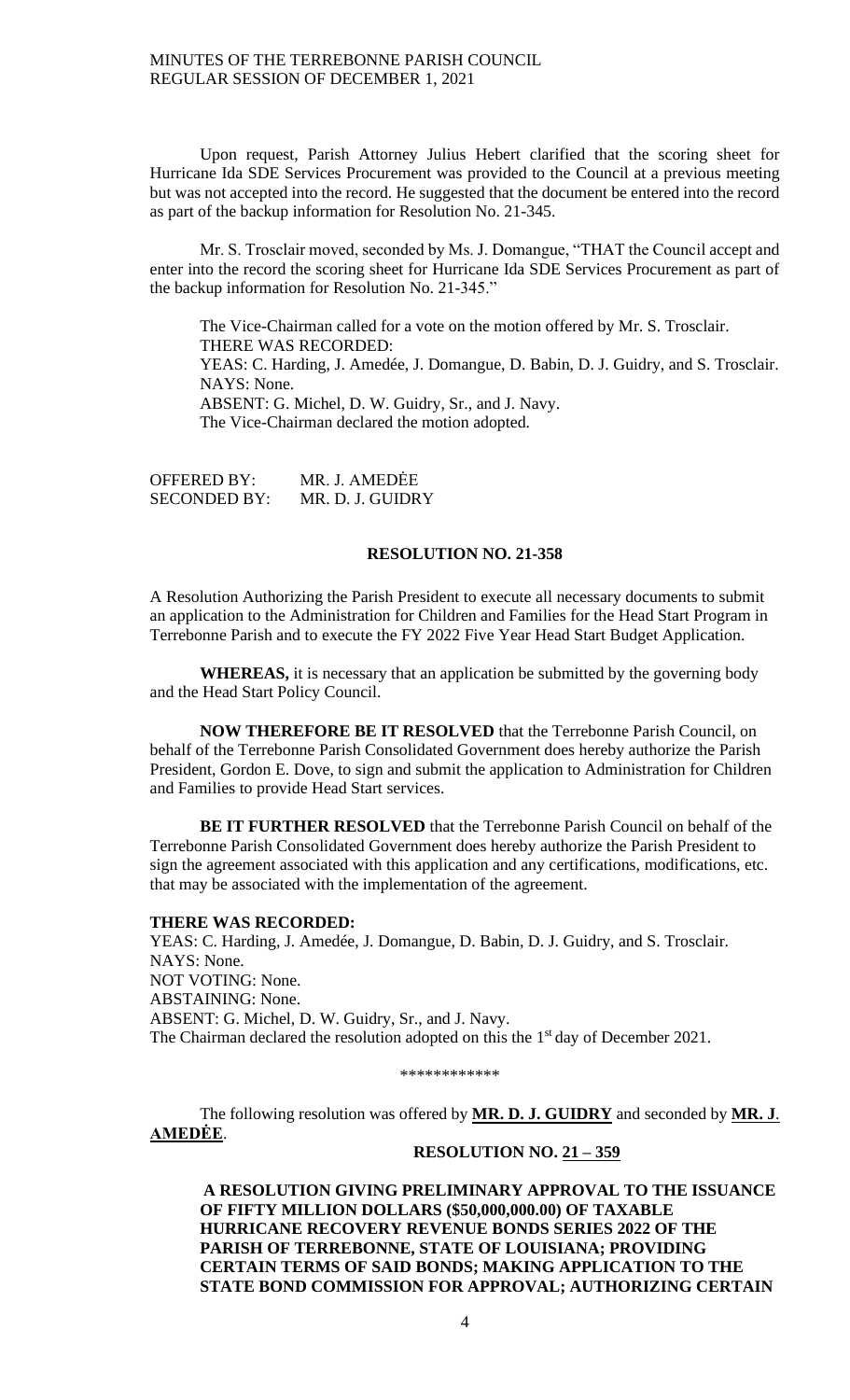### **ACTIONS OF THE EXECUTIVE OFFICERS; AND PROVIDING FOR MATTERS IN CONNECTION THEREWITH.**

**WHEREAS**, the Parish of Terrebonne, State of Louisiana (the "**Parish**") is a political subdivision of the State of Louisiana (the "**State**") authorized to issue revenue bonds or notes for the purpose of providing funding to the Parish to pay operations and expenses for the current and upcoming fiscal years of the Parish and to finance the acquisition, construction, rehabilitation and equipping of capital projects within the jurisdiction of the Parish for use by the public; and

**WHEREAS,** the Parish desires to incur debt and issue not to exceed Fifty Million Dollars (\$50,000,000) of Taxable Hurricane Recovery Revenue Bonds Series 2022 (the "**Bond**s"), in the manner authorized and provided by Section 1430 of Title 39 of the Louisiana Revised Statutes of 1950, as amended, and other constitutional and statutory authority (the "**Act**") for the purpose of (i) paying any costs associated with debris removal or the demolition, rehabilitation, repair, reconstruction, renovation, restoration and improvement of the Parish's facilities resulting from or related to Hurricane Ida, including purchasing any furnishings, fixtures and equipment incidental or necessary in connection therewith; (ii) providing funding to the Parish to pay operations and expenses for the current and upcoming fiscal years; (iii) funding a reserve, if required; and (iv) paying the costs of issuance of the Bonds (collectively, "**Authorized Purposes**"); and

**WHEREAS**, the Parish desires to provide funding for the Authorized Purposes through the issuance of the Bonds for a term not to exceed fifteen (15) years from the date of issuance thereof, and to bear interest at a rate or rates not to exceed six per centum (6%) per annum; and;

**WHEREAS**, Act, it is now the desire of the Parish to adopt this Resolution in order to provide for the issuance in one or more series of not exceeding Fifty Million Dollars (\$50,000,000) of the Parish of Terrebonne, State of Louisiana Taxable Hurricane Revenue Bonds, Series 2022, which will be secured by and payable from a pledge and dedication of reimbursements from private insurance and Federal Emergency Management Agency ("**FEMA**") and all other funds or revenues received or to be received by the Parish to the extent legally available for the payment of principal and interest on the Bonds, provided that no such funds or revenues shall be so included which have been or are in the future legally dedicated and required for purposes inconsistent therewith by the electorate, by the terms of specific grants, by the terms of existing obligations previously issued or to be issued, or by operation of law; and

**WHEREAS**, the Terrebonne Parish Council, Terrebonne Parish Consolidated Government, as governing authority of the Parish (the "**Governing Authority**"), desires to grant preliminary approval for the issuance of the Bonds and to make formal application to the Louisiana State Bond Commission for approval to issue the Bonds;

**NOW, THEREFORE, BE IT RESOLVED** by the Governing Authority, as follows:

**SECTION 1. Preliminary Approval of Bonds**. Preliminary approval is given to the issuance of not exceeding \$50,000,000.00 aggregate principal amount of Parish of Terrebonne, State of Louisiana Taxable Hurricane Recovery Revenue Bonds, Series 2022, to be issued in one or more series, taxable or tax-exempt, for the purpose of providing funding for the Authorized Purposes. The Bonds will be secured by and payable from a pledge and dedication of reimbursements from private insurance and FEMA and all other funds or revenues received or to be received by the Parish to the extent legally available for the payment of principal and interest on the Bonds, provided that no such funds or revenues shall be so included which have been or are in the future legally dedicated and required for purposes inconsistent therewith by the electorate, by the terms of specific grants, by the terms of existing obligations previously issued or to be issued, or by operation of law. The Bonds shall bear interest at a rate or rates not to exceed six percent (6%) per annum, to be sold at the prices and in the manner to be determined by subsequent proceedings of this Governing Authority and will mature over a period not exceeding fifteen (15) years from the date issuance thereof, all in the manner provided by the Act.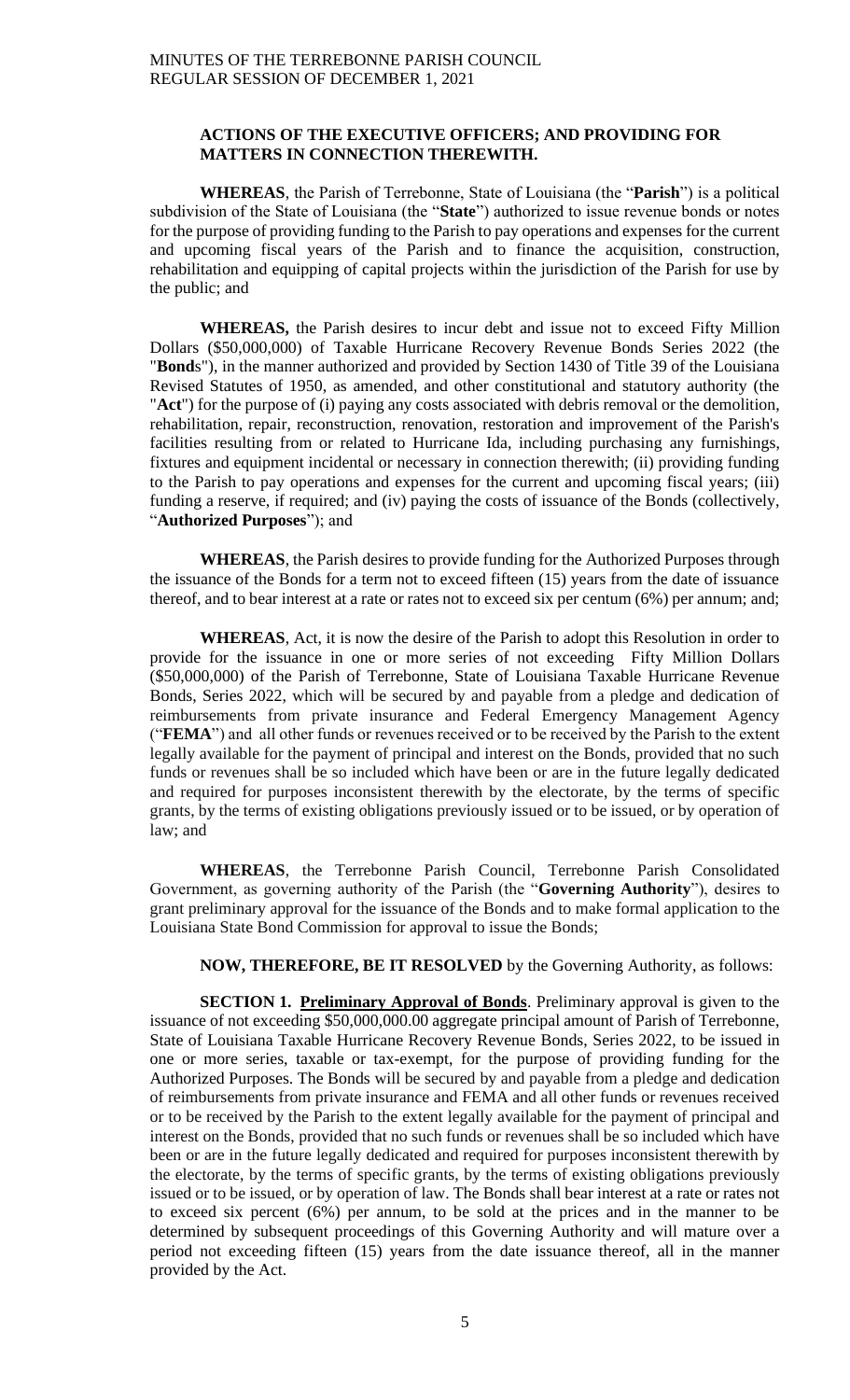**SECTION 2. State Bond Commission Approval**. Application is hereby formally made to the Louisiana State Bond Commission, Baton Rouge, Louisiana, for its consent and authority to issue and sell the aforesaid Bonds, and a certified copy of this resolution shall be forwarded to the Louisiana State Bond Commission on behalf of the Governing Authority, together with a letter requesting the prompt consideration and approval of this application. By virtue of the Parish's application for, acceptance and utilization of the benefits of the Louisiana State Bond Commission's approval(s) resolved and set forth herein, it resolves that it understands and agrees that such approval(s) are expressly conditioned upon, and it understands, agrees and binds itself, its successors and assigns to, full and continuing compliance with the "State Bond Commission Policy on Approval of Proposed Use of Swaps, or other forms of Derivative Products Hedges, Etc."(the "**Policy**"), adopted by the Louisiana State Bond Commission on July 20, 2006, as to the borrowing(s) and other matter(s) subject to the approval(s), including subsequent application and approval under said Policy of the implementation or use of any swap(s) or other product(s) or enhancement(s) covered thereby. For purposes of meeting the requirements of the May 11, 2009, memorandum of the Director of the Louisiana State Bond Commission to all bond counsel, any proceedings of the Parish relating to the Bonds that refers to a principal amount or interest rate of the Bond shall be deemed to include the words "not to exceed" or "not exceeding" whether so stated or not, and any reference to a final maturity date or term contained herein shall be deemed to include the words "to mature on or before" whether so stated or not.

**SECTION 3. Bond Counsel**. This Governing Authority finds and determines that a real necessity exists for the employment of special bond counsel in connection with the issuance of the Bonds, and accordingly, Mahtook & LaFleur, (Eric LaFleur) New Orleans, Louisiana, is hereby employed as Bond Counsel to do and perform comprehensive legal and coordinate professional work with respect to the issuance and sale of the Bonds. Bond Counsel shall prepare and submit to this Governing Authority for adoption all of the proceedings incidental to the authorization, issuance, sale, and delivery of the Bonds, shall counsel and advise this Governing Authority as to the issuance and sale the Bond and shall furnish its opinion covering the legality of the issuance of the Bonds. The fee of Bond Counsel shall be fixed at a sum not exceeding the maximum fee allowed by the Louisiana Attorney General's fee schedule for comprehensive, legal, and coordinate professional work in the issuance of revenue bonds and based on the amount of bonds actually issued, sold, delivered, and paid for, plus "out-of-pocket" expenses, said fees to be contingent upon the issuance, sale, and delivery of said Bonds. A certified copy of this resolution shall be submitted to the Attorney General of the State of Louisiana for his written approval of the employment and of the fees described herein, and the Council Clerk is hereby empowered and directed to issue payment or to authorize payment Bond Counsel upon completion of the work and under the conditions specified herein.

**SECTION 4. Municipal Advisor**. The Governing Authority hereby confirms its prior appointment of Sisung Securities Corporation to act as its Municipal Advisor ("Municipal Advisor") pursuant to the provisions of the Dodd-Frank Wall Street Reform and Consumer Protection Act and the rules promulgated thereunder by the Securities and Exchange Commission. The Governing Authority hereby acknowledges that it is represented by the Municipal Advisor and will rely upon the advice of the Municipal Advisor with respect to the Bonds. The fee to be paid the Municipal Advisor shall be payable solely from the proceeds of the Bonds when and if issued, and the amount thereof shall be subject to the approval of the State Bond Commission.

**SECTION 5. Declaration of Official Intent**. Prior to the delivery of the Bonds, the Parish anticipates that it may advance a portion of the costs of the Authorized Purposes from its General Fund and other available funds. Upon the issuance of the Bonds, the Parish reasonably expects to reimburse any such expenditures of other available funds from a portion of the proceeds of the Bonds. Any such allocation of proceeds of the Bonds for reimbursement will be with respect to capital expenditures (as defined in Reg. 1.150-1(b)) and will be made upon the delivery of the Bonds and not later than one year after the later of (i) the date such expenditure was paid or (ii) the date on which the Project was placed in service. This Section is intended to be a declaration of official intent within the meaning of Reg. 1.150-2.

**SECTION 6. Executive Officers**. The Chairman and the Council Clerk of the Governing Authority are hereby authorized to do all things necessary, on the advice of Bond Counsel and Municipal Advisor, to effectuate and implement this Resolution, including the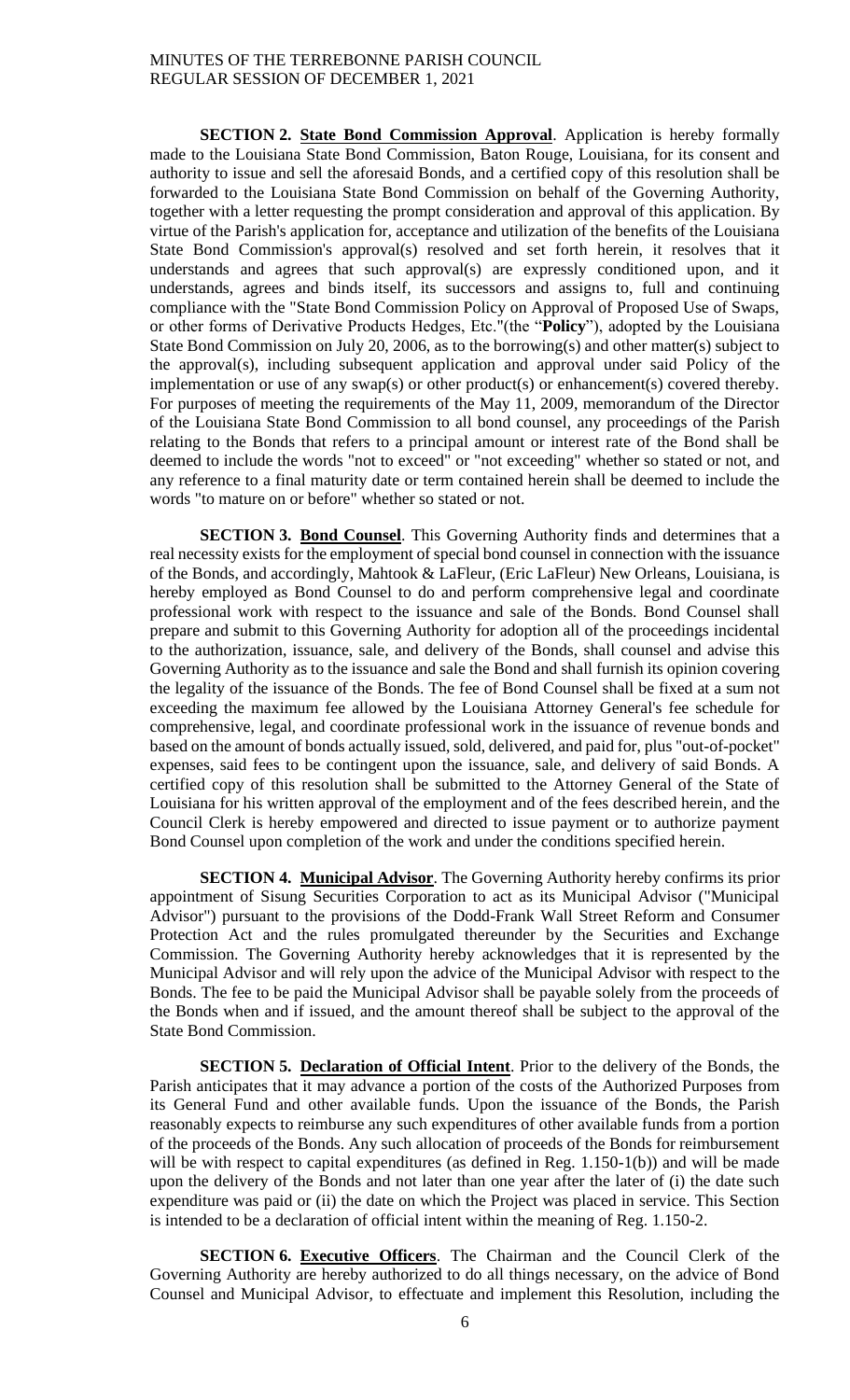publication and recordation hereof as may be required by the Act.

**SECTION 7. Electronic Signatures**. The Parish herein authorizes and agrees to the use of electronic signatures by and/or from members of the Governing Authority, the Chairman, the Council Clerk, Bond Counsel, Municipal Advisor, and bond purchaser or investors in connection with any and all documents related to the application for the authority to issue bonds and those documents related to the bond issuance. The authorization provided for herein includes but is not limited to the retention and storage of all records required by law in electronic format. The provisions of this section are authorized in accordance with the Louisiana Uniform Electronic Transactions Act (La. R.S. 9§2601, et seq)

**SECTION 8. Execution of Documents and Certificates.** In connection with the issuance and sale of the Bonds, the Chairman and the Council Clerk (collectively, the "**Executive Officers**") are each authorized, empowered and directed to execute on behalf of the Issuer such documents, including, but not limited to, the bond purchase agreement, term sheet, commitment or other documents required by lender or investors provided that any of the aforementioned documents must conform with the parameters of this Resolution, certificates and instruments as they may deem necessary, upon the advice of Bond Counsel, to effect the transactions contemplated by the bond resolution to be adopted by the Issuer, the signatures of the Executive Officers on such documents, certificates and instruments to be conclusive evidence of the due exercise of the authority granted hereunder.

**SECTION 9. Effective Date**. This Resolution shall become effective immediately upon adoption or at the earliest date allowed by law.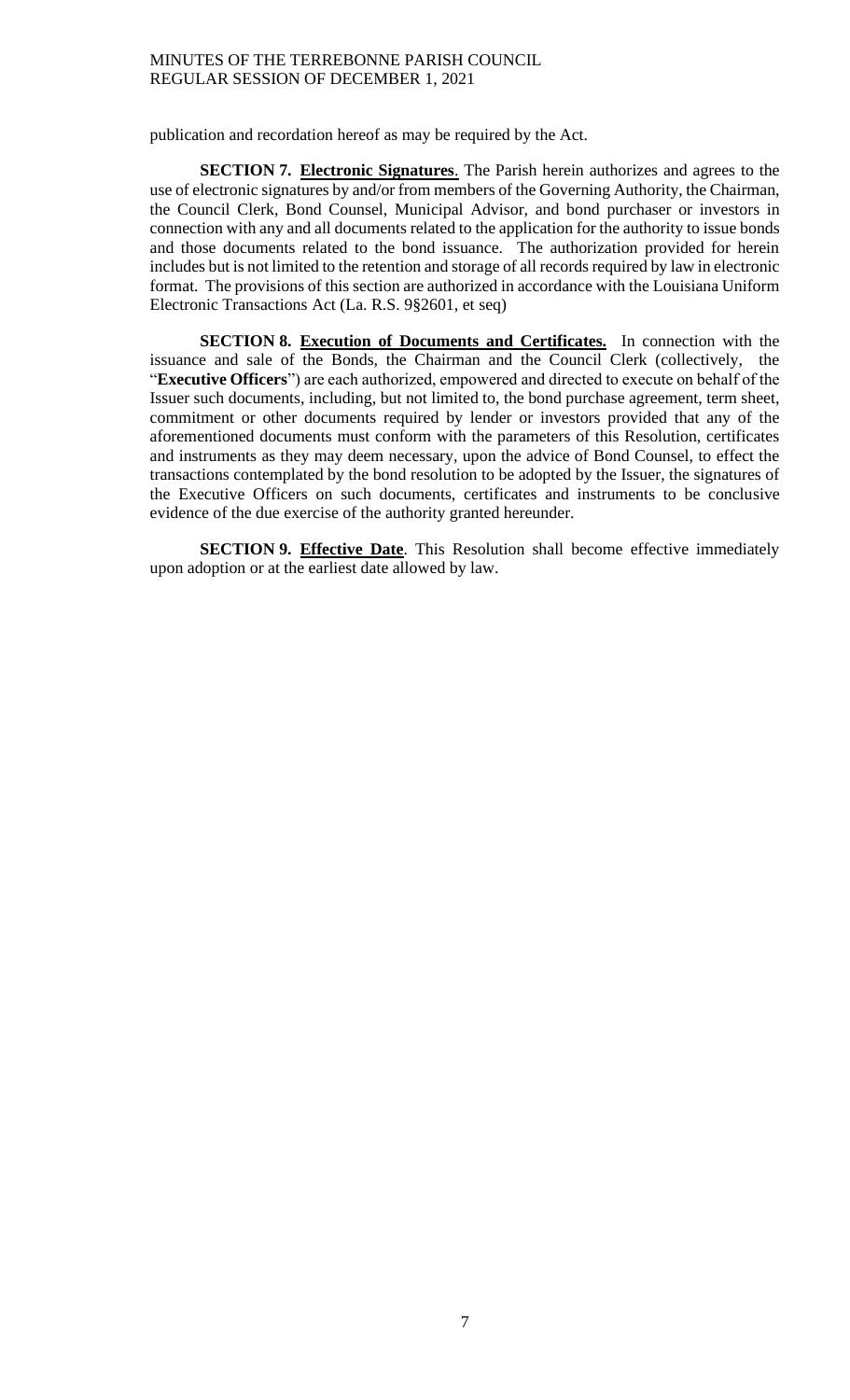The following resolution having been submitted to a vote; the vote thereon was as follows:

| <b>COUNCIL MEMBER</b>                | <b>DISTRICT</b> | YEA        | <b>NAY</b> | <b>ABSENT</b> | <b>ABSTAINING</b> |
|--------------------------------------|-----------------|------------|------------|---------------|-------------------|
| John Navy                            | $\mathbf{1}$    |            |            | $\sqrt{ }$    |                   |
| Carl "Carlee" Harding                | $\overline{2}$  | $\sqrt{ }$ |            |               |                   |
| Michel, Gerald                       | 3               |            |            | $\sqrt{ }$    |                   |
| John Amedée                          | $\overline{4}$  | $\sqrt{ }$ |            |               |                   |
| Jessica Domingue                     | 5               | $\sqrt{ }$ |            |               |                   |
| Darrin Guidry (Chairman)             | 6               |            |            | $\sqrt{ }$    |                   |
| Daniel "Danny" Babin (Vice-Chairman) | $\overline{7}$  | $\sqrt{ }$ |            |               |                   |
| Dirk Guidry                          | 8               | $\sqrt{ }$ |            |               |                   |
| <b>Steve Trosclair</b>               | 9               | $\sqrt{ }$ |            |               |                   |

**THUS, DONE AND SIGNED** at Houma, Louisiana, on **December 1, 2021.**

## **TERREBONNE PARISH COUNCIL PARISH OF TERREBONNE STATE OF LOUISIANA**

# **/S/ DANIEL J. BABIN VICE-CHAIRMAN Attest: By**: **/S/ SUZETTE THOMAS, CLERK** \* \* \* \* \* \* \* \* \*

Mr. C. Harding moved, seconded by Ms. J. Domangue, "THAT, the Council introduce an ordinance to amend the Terrebonne Parish Consolidated Government Code of Ordinances by Amending Chapter 22 Article VII, "Drainage" to Levees and call a public hearing on said matter on Wednesday, December 15, 2021, at 6:30 p.m."

The Vice-Chairman called for a vote on the motion offered by Mr. C. Harding. THERE WAS RECORDED: YEAS: C. Harding, J. Amedée, J. Domangue, D. Babin, D. J. Guidry, and S. Trosclair. NAYS: None. ABSENT: G. Michel, D. W. Guidry, Sr., and J. Navy. The Vice-Chairman declared the motion adopted.

Mr. J. Amedée moved, seconded unanimously, "THAT the Council add-on to the agenda the following item: Discussion with APTIM, FEMA, ENTERGY, Louisiana Public Service Commission, and/or other agencies as available regarding temporary housing in Terrebonne Parish; Mr. David Zito will be speaking on behalf of Louisiana Public Services Commissioner Craig Greene."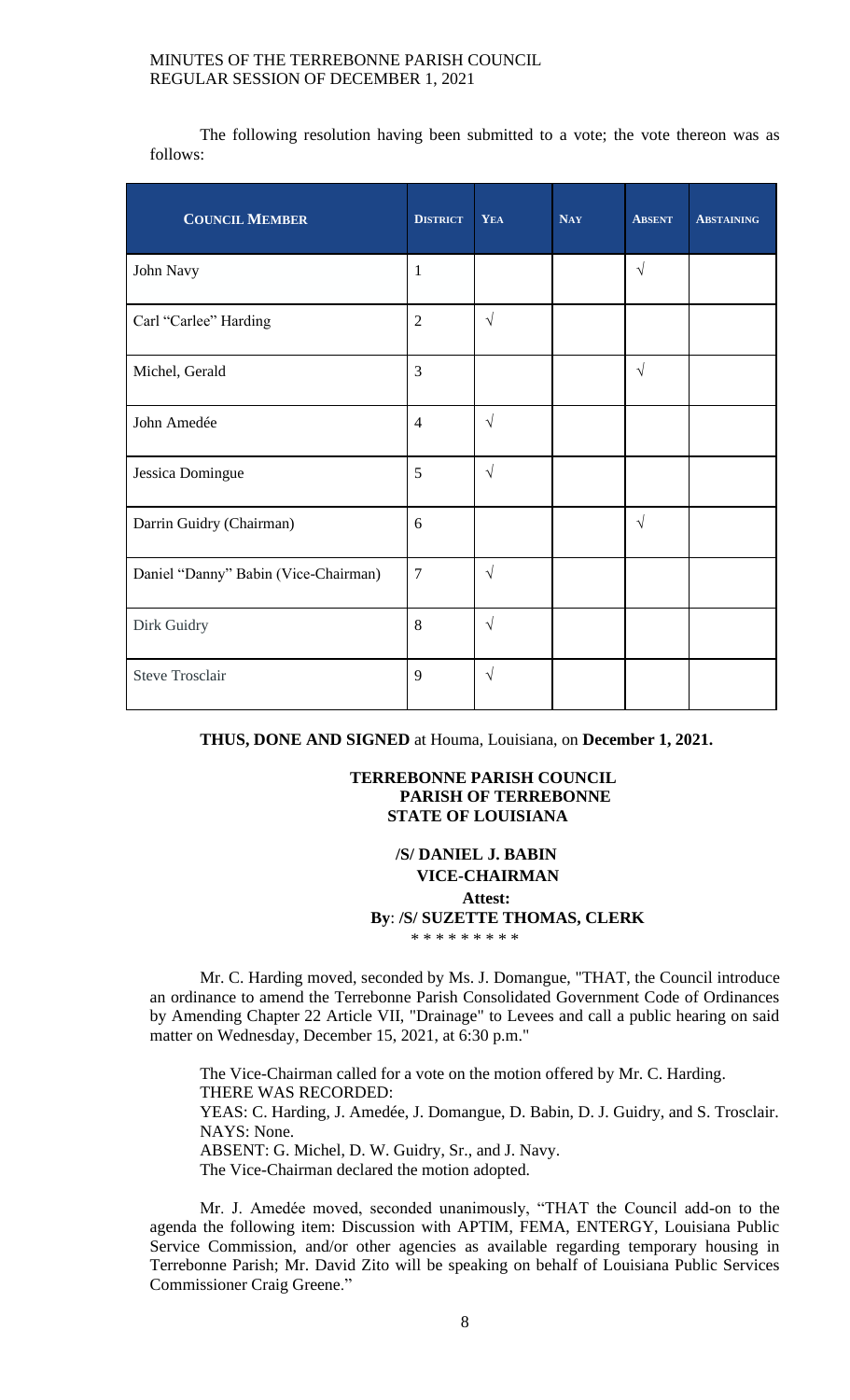The Chairman called for public comment on the proposed add-on.

There were no comments from the public on the proposed add-on.

The Vice-Chairman called for a vote on the motion offered by Mr. J. Amedée. THERE WAS RECORDED: YEAS: C. Harding, J. Amedée, J. Domangue, D. Babin, D. J. Guidry, and S. Trosclair. NAYS: None. ABSENT: G. Michel, D. W. Guidry, Sr., and J. Navy. The Vice-Chairman declared the motion adopted.

Ms. Amy Courville, APTIM Director for Response, gave a presentation regarding the Ida Sheltering LA Program. Ms. Courville reviewed the procedures followed for assessing and providing temporary housing to eligible registrants and highlighted the number of completed registrations, inspections, and deployments. She encouraged the public to call (844) 268-0301 if they have any questions regarding the program or their registration status.

Discussion ensued relative to potential efficiency improvements for the sheltering program. Several Council Members offered suggestions for improving communications between parish officials, residents and agencies assisting in the hurricane recovery process.

Mr. Philip Price, FEMA/Direct Housing Logistics, gave an overview of FEMA's temporary housing program, highlighting the number of registrations received and the protocols for providing housing units to those in need. He noted several issues that could cause delays in distributing temporary housing units then shared several options being considered for providing additional units in the Parish. Mr. Price clarified that rental and temporary stay assistance is also available to eligible residents currently residing outside of the Parish.

Discussion ensued relative to addressing potential misinformation regarding FEMA's program protocols for flood zone elevations and for residents' responsibilities in receiving temporary housing units.

Ms. Yavonka Daniel, Vice President of Customer Service for ENTERGY Louisiana, gave a presentation regarding their process for providing power to temporary housing units in Terrebonne Parish. She shared that a hotline has been established at (866) 557-4240 to assist customers. She stated additional measures to improve communications were in place to help with the efficiency of the temporary housing units process.

Mr. Chip Arnold, Senior Manager of Operations for ENTERGY Louisiana, gave an overview of the reconnect / new installation process and their standards required for providing power to temporary housing units. He clarified that a separate account was preferred for temporary pole installations; noting that the customer would have to create a new account before ENTERGY could provide power to a temporary pole. On request, Mr. Arnold discussed potential issues which could affect timelines for energizing ENTERGY customers.

Discussion continued relative to road lighting assessments and repairs to be completed in Terrebonne Parish. Several Council Members voiced their opinions regarding maintenance efforts and offered suggestions for improving electrical services to customers in the lower-lying coastal areas of the parish.

Mr. David Zito, Louisiana Public Services Commission District 2 Chief of Staff, gave an overview of the Commission's goals toward facilitating and coordinating resources to address utility needs in Terrebonne Parish.

Mr. J. Amedée moved, seconded by Mr. S. Trosclair, "THAT, it now being 9:05 p.m., the Council convene into public hearings."

The Vice-Chairman called for a vote on the motion offered by Mr. J. Amedée. THERE WAS RECORDED: YEAS: C. Harding, J. Amedée, J. Domangue, D. Babin, D. J. Guidry, and S. Trosclair.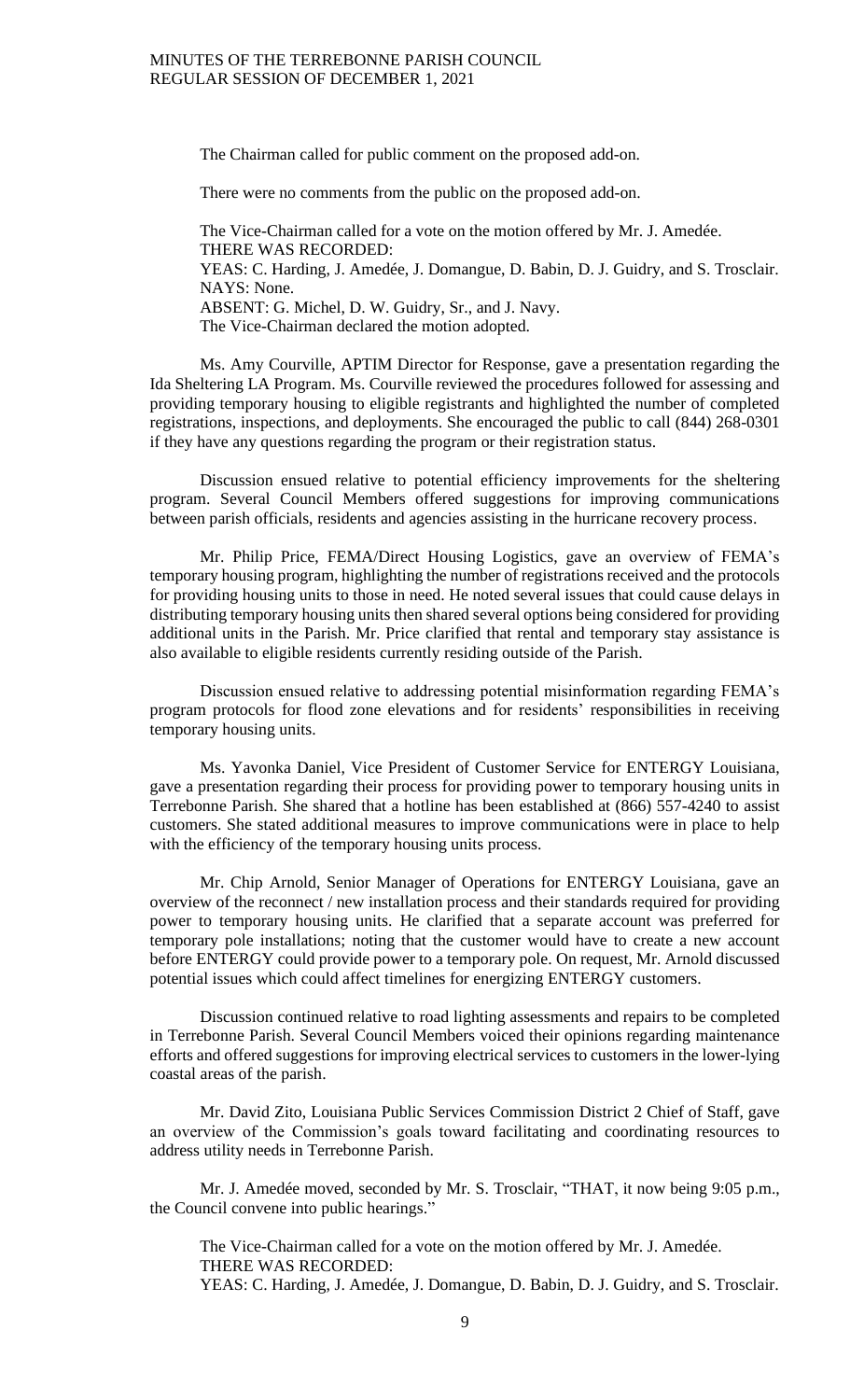NAYS: None. ABSENT: G. Michel, D. W. Guidry, Sr., and J. Navy. The Vice-Chairman declared the motion adopted.

The Vice-Chairman recognized the public for comments on the following:

- A. An ordinance to amend the 2021 Adopted Operating Budget, 5-Year Capital Outlay Budget and Budgeted Positions of the Terrebonne Parish Consolidated Government for the following items and to provide for related matters:
	- I. Animal Shelter-donations, \$50,000
	- II. American Rescue Plan, \$1,400,000
	- III. Adaptive Park Bathroom, \$52,000
	- IV. General Fund-grant, \$1,000
	- V. Houma Downtown Development, \$145,359
	- VI. Section 8 Voucher Program, \$13,250
	- VII. Houma Downtown Development, \$6,580
	- VIII. Section 8, -0
		- a. add Administrative Coordinator I, Grade 104

There were no comments from the public on the proposed budget.

Mr. J. Amedée moved, seconded by Ms. J. Domangue, "THAT, the Council close the aforementioned public hearing."

The Vice-Chairman called for a vote on the motion offered by Mr. J. Amedée. THERE WAS RECORDED: YEAS: C. Harding, J. Amedée, J. Domangue, D. Babin, D. J. Guidry, and S. Trosclair. NAYS: None. ABSENT: G. Michel, D. W. Guidry, Sr., and J. Navy. The Vice-Chairman declared the motion adopted.

OFFERED BY: MR. J. AMEDĖE SECONDED BY: MS. J. DOMANGUE

### **ORDINANCE NO. 9330**

AN ORDINANCE TO AMEND THE 2021 ADOPTED OPERATING BUDGET, 5-YEAR CAPITAL OUTLAY BUDGET AND BUDGETED POSITIONS OF THE TERREBONNE PARISH CONSOLIDATED GOVERNMENT FOR THE FOLLOWING ITEMS AND TO PROVIDE FOR RELATED MATTERS.

- **I.** ANIMAL SHELTER-DONATIONS, \$50,000
- **II.** AMERICAN RESCUE PLAN, \$1,400,000
- **III.** ADAPTIVE PARK BATHROOM, \$52,000 **IV.** GENERAL FUND-GRANT, \$1,000
- **GENERAL FUND-GRANT, \$1,000**
- **V.** HOUMA DOWNTOWN DEVELOPMENT, \$145,359
- **VI.** SECTION 8 VOUCHER PROGRAM, \$13,250
- **VII.** HOUMA DOWNTOWN DEVELOPMENT, \$6,580
- **VIII.** SECTION 8, -0
	- a. Add ADMINISTRATIVE COORDINATOR I, GRADE 104

### **SECTION I**

**WHEREAS,** the Animal Shelter received a donation from PetSmart for \$50,000, and

**WHEREAS,** the donation will be put into the other fees account.

**NOW, THEREFORE BE IT ORDAINED,** by the Terrebonne Parish Council, on behalf of the Terrebonne Parish Consolidated Government, that the 2021 Adopted Operating Budget be amended for the Animal Control Department. **(Attachment A)**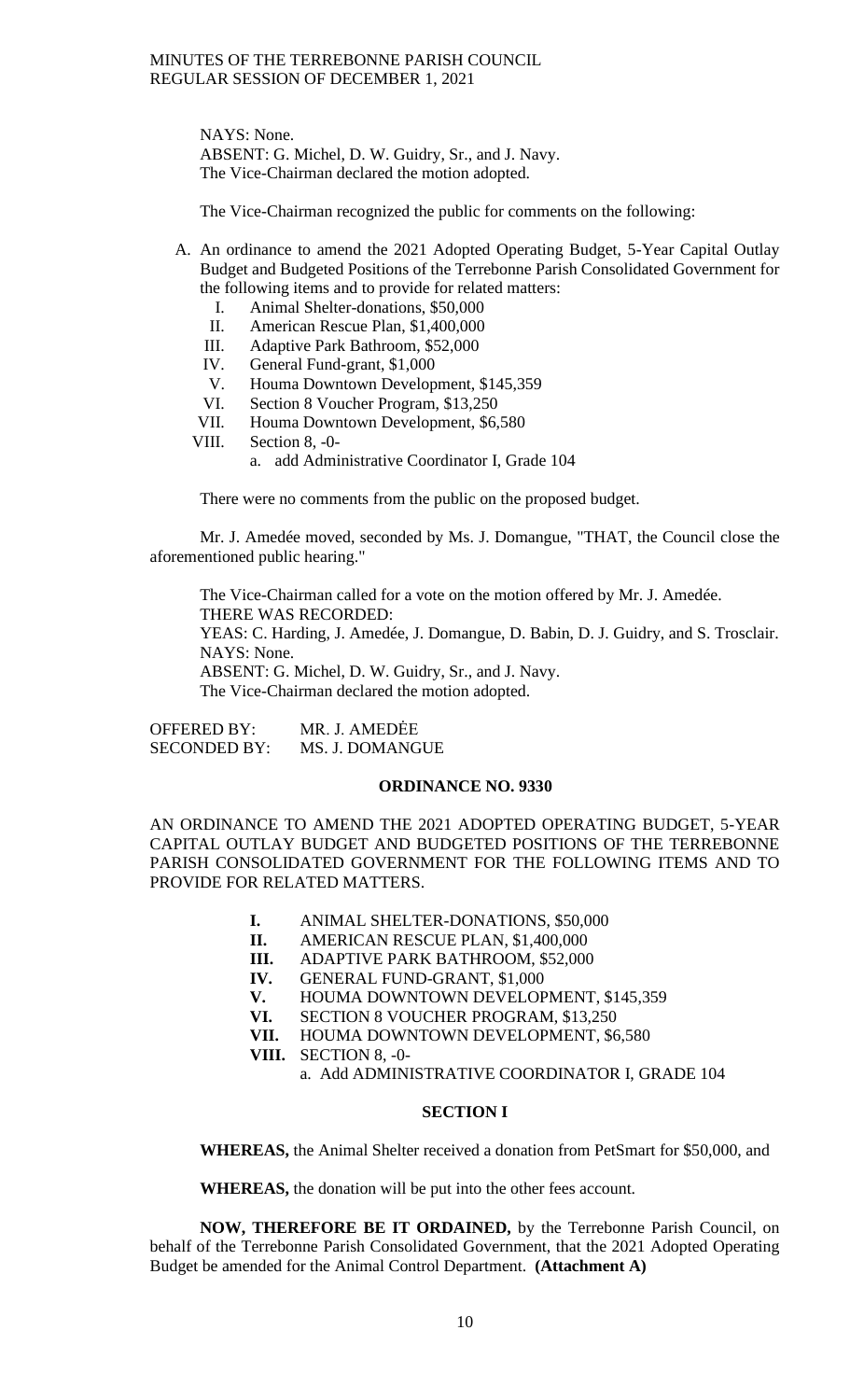#### **SECTION II**

**WHEREAS,** Administration is requesting funding of \$1,400,000 for the In-fill Housing, and

**WHEREAS,** the additional In-fill Housing will help address the current housing shortage, and

**WHEREAS,** the funding source is from the First Time Homebuyer account.

**NOW, THEREFORE BE IT FURTHER ORDAINED,** by the Terrebonne Parish Council, on behalf of the Terrebonne Parish Consolidated Government, that the 2021 Adopted Operating Budget be amended for the In-fill Housing. **(Attachment B)**

# **SECTION III**

**WHEREAS,** Administration is requesting additional funding of \$52,000 for the Adaptive Park Bathroom, and

**WHEREAS,** the additional funding will be matched by Recreation District 2/3, and

**WHEREAS,** the funding source is from the Sales Tax Revenue fund balance.

**NOW, THEREFORE BE IT FURTHER ORDAINED,** by the Terrebonne Parish Council, on behalf of the Terrebonne Parish Consolidated Government, that the 2021 Adopted Operating Budget and 5-Year Capital Outlay Budget be amended for the Adaptive Park Bathroom. **(Attachment C)**

# **SECTION IV**

**WHEREAS,** the Emergency Operations Center received a grant from The Williams Companies for \$1,000, and

**WHEREAS,** the funds will be put into the operating supplies account.

**NOW, THEREFORE BE IT FURTHER ORDAINED,** by the Terrebonne Parish Council, on behalf of the Terrebonne Parish Consolidated Government, that the 2021 Adopted Operating Budget be amended for the Emergency Operations Center. **(Attachment D)**

# **SECTION V**

**WHEREAS,** the Downtown Development Board has received State Revenue Sharing from Hotel/Motel Tax in the amount of \$145,359, for the 2021 year, and

**WHEREAS,** the Hotel/Motel Tax has been allocated by the Downtown Development Board for beautification and operations of the Folklife Cultural Museum and to help maintain the existing buildings, parks, and the Court Square in the Historic District, as well as advertising to market Houma's Historic District attractions.

**NOW, THEREFORE BE IT FURTHER ORDAINED,** by the Terrebonne Parish Council, on behalf of the Terrebonne Parish Consolidated Government that the 2021 Adopted Budget be amended to adjust various Downtown Development Corporation Accounts. **(Attachment E)**

#### **SECTION VI**

**WHEREAS,** Administration is requesting to amend the Operating Budget for the Section 8 Voucher Program due to damages from Hurricane Ida in the amount of \$13,250, and

**WHEREAS,** the funding source is from the Section 8 Voucher Program fund balance.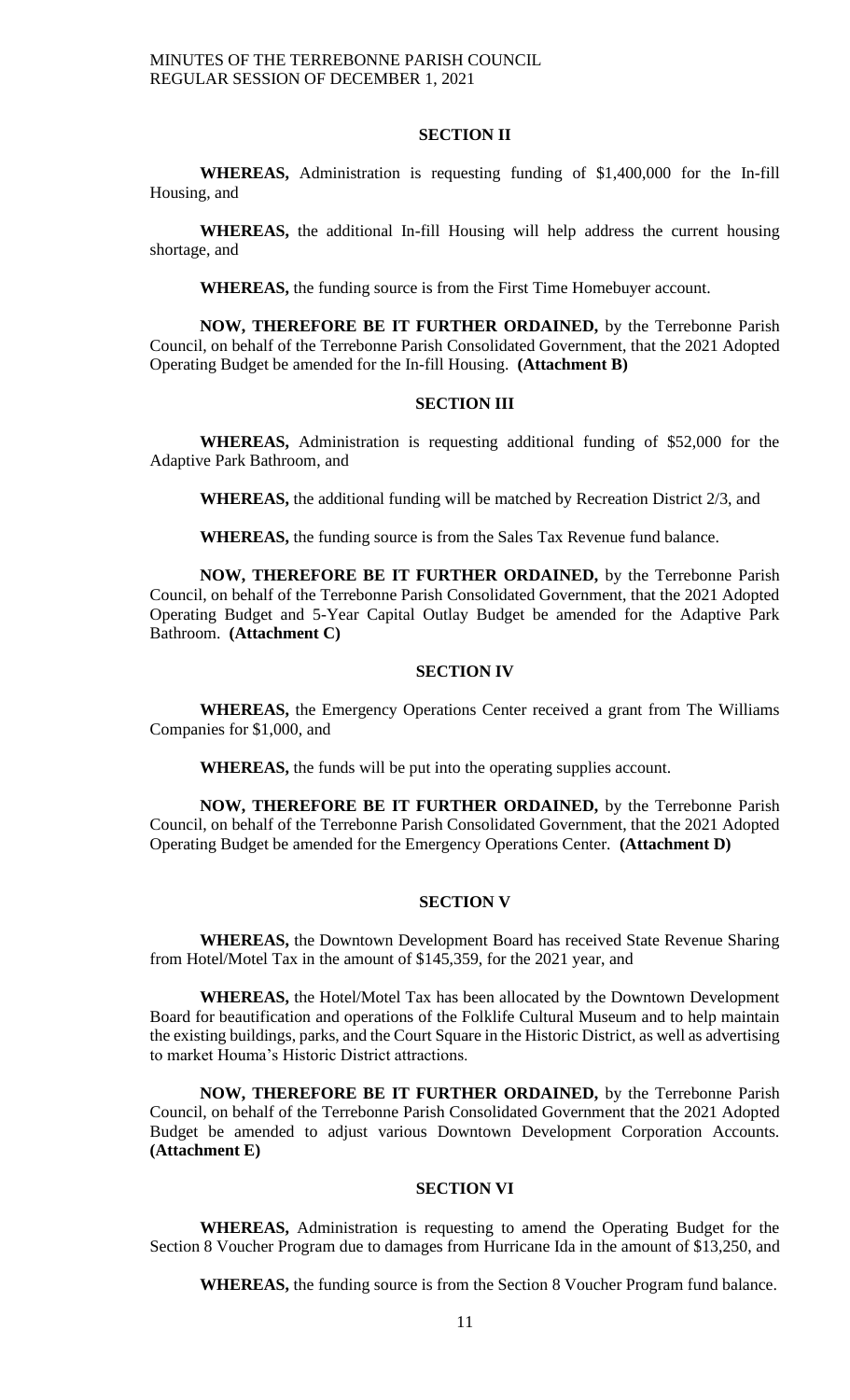**NOW, THEREFORE BE IT FURTHER ORDAINED,** by the Terrebonne Parish Council, on behalf of the Terrebonne Parish Consolidated Government, that the 2021 Adopted Operating Budget be amended for the Section 8 Voucher Program. **(Attachment F)**

# **SECTION VII**

**WHEREAS**, the Houma Downtown Development received a donation from People's Drug Store for \$6,580 to replace Christmas decorations, and

**WHEREAS,** the donation will be put into the Holiday/Expense Parade account.

**NOW, THEREFORE BE IT FURTHER ORDAINED,** by the Terrebonne Parish Council, on behalf of the Terrebonne Parish Consolidated Government, that the 2021 Adopted Operating Budget be amended for the Houma Downtown Development. **(Attachment G)**

# **SECTION VIII**

**WHEREAS,** Administration is requesting to amend the Budgeted Positions, adding a full time Administrative Coordinator I, Grade 104 for the Section 8 Voucher Program, and

**WHEREAS,** the additional position will be assisting with the additional Section 8 vouchers, because of Hurricane Ida, and

**WHEREAS,** no additional funding is required for this position.

**NOW, THEREFORE BE IT FURTHER ORDAINED**, by the Terrebonne Parish Council, on behalf of the Terrebonne Parish Consolidated Government, that the 2021 Budgeted Positions be amended to recognize the necessary change for the Section 8 Voucher Program. **(Attachment H)**

### **SECTION IX**

**NOW, THEREFORE BE IT FURTHER ORDAINED,** by the Terrebonne Parish Council, on behalf of the Terrebonne Parish Consolidated Government, hereby authorizes Gordon Dove, Parish President, to execute any and all documents for these amendments as approved by the legal department.

### **SECTION X**

If any work, clause, phrase, section, or other portion of this ordinance shall be declared null, void, invalid, illegal, or unconstitutional, the remaining words, clauses, phrases, sections, and other portions of this ordinance shall remain in full force and effect, the provisions of this ordinance hereby being declared to be severable.

### **SECTION XI**

This Ordinance shall become effective upon approval by the Parish President or as otherwise provided in Section 2-13(b) of the Home Rule Charter for a Consolidated Government for Terrebonne Parish, whichever occurs sooner.

## **THERE WAS RECORDED:**

YEAS: C. Harding, J. Amedée, J. Domangue, D. Babin, D.J. Guidry, and S. Trosclair. NAYS: None. NOT VOTING: None. ABSTAINING: None. ABSENT: G. Michel. D. W. Guidry, Sr., and J. Navy. The Chairman declared the ordinance adopted on this, the 1st day of December 2021.

\* \* \* \* \* \* \* \* \*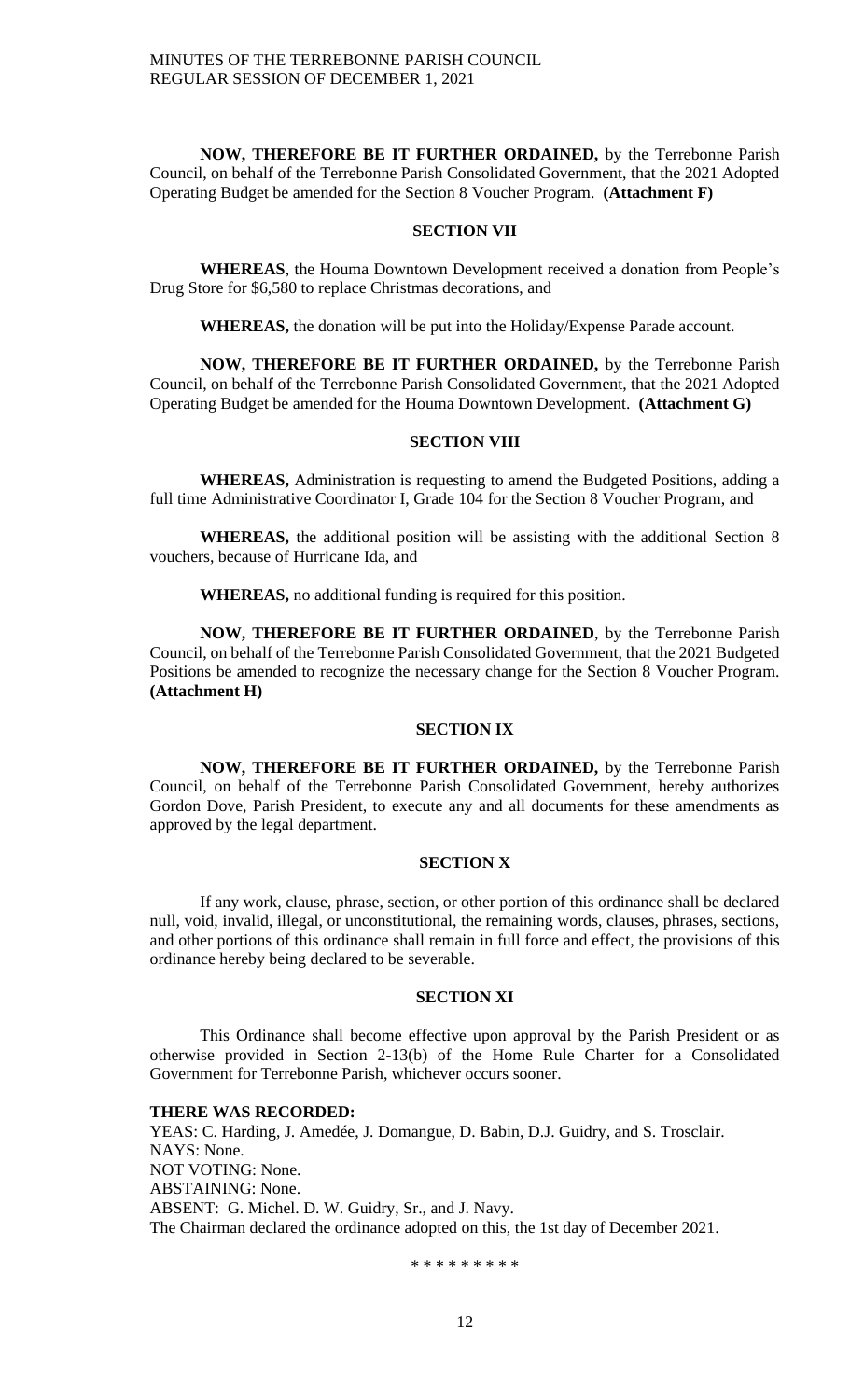Prepared By: Finance Department PC File: 2021-Various Items – R Date Prepared: 11/3/2021 BA #21

# **ATTACHMENT A - Animal Shelter**

|                          |                | 2021          |          |  |  |
|--------------------------|----------------|---------------|----------|--|--|
|                          | <b>Adopted</b> | <b>Change</b> | Amended  |  |  |
| Donations-Animal Shelter | (32,500)       | (50,000)      | (82,500) |  |  |
| <b>Other Fees</b>        | 64.971         | 50,000        | 114,971  |  |  |

# **ATTACHMENT B - American Rescue Plan**

|                          |                | 2021        |             |  |  |
|--------------------------|----------------|-------------|-------------|--|--|
|                          | <b>Adopted</b> | Change      | Amended     |  |  |
|                          |                |             |             |  |  |
| FT Homebuyer-Parkwood    | (1,400,000)    | (1,400,000) | (2,800,000) |  |  |
| In-Fill Housing Parkwood | 1,780,000      | 1,400,000   | 3,180,000   |  |  |

# **ATTACHMENT C - General Fund**

|                                      |                | 2021     |            |
|--------------------------------------|----------------|----------|------------|
|                                      | <b>Adopted</b> | Change   | Amended    |
|                                      |                |          |            |
| <b>Adaptive Park Bathrooms</b>       | 150,000        | 52,000   | 202,000    |
| Transfer from Sales Tax Revenue Fund | (544,299)      | (52,000) | (596, 299) |
| Transfer to Capital Projects Control | 544.299        | 52,000   | 596.299    |
| Fund Balance (decrease)              | n/a            | (52,000) | n/a        |

# **ATTACHMENT D - General Fund**

|                           |                | 2021    |          |  |  |
|---------------------------|----------------|---------|----------|--|--|
|                           | <b>Adopted</b> | Change  | Amended  |  |  |
| Miscellaneous - Other     | (25,000)       | (1,000) | (26,000) |  |  |
| <b>Operating Supplies</b> | 27,000         | 1,000   | 28,000   |  |  |

# **ATTACHMENT E - Houma Downtown Development**

|                                    | 2021           |            |            |  |
|------------------------------------|----------------|------------|------------|--|
|                                    | <b>Adopted</b> | Change     | Amended    |  |
|                                    |                |            |            |  |
| <b>DDC Park Lot</b>                | 24,600         | 37,200     | 61,800     |  |
| <b>DDC/Folk Operating Supplies</b> | 14,619         | 51.971     | 66,590     |  |
| <b>DDC/Folk Special Events</b>     | 43,114         | 56,188     | 99,302     |  |
| State-Hotel/Motel Tax Share        | (80, 915)      | (145, 359) | (226, 274) |  |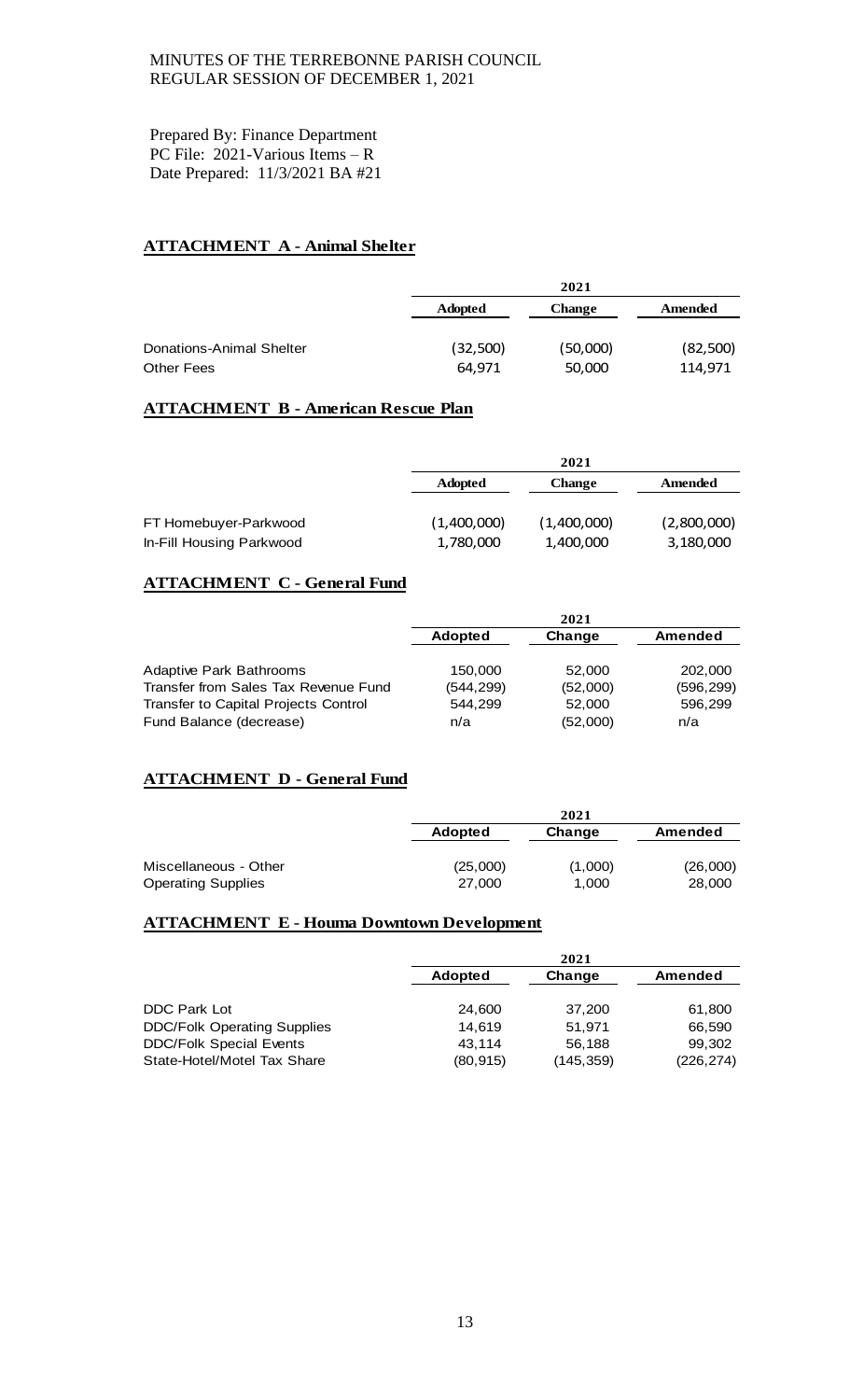# **ATTACHMENT F - Section 8 Voucher Program**

|                                  |                | 2021     |         |
|----------------------------------|----------------|----------|---------|
|                                  | <b>Adopted</b> | Change   | Amended |
|                                  |                |          |         |
| Salaries-Inspectors              | 1.729          | 2,000    | 3,729   |
| Fringes-Inspectors               | 952            | 1,500    | 2,452   |
| <b>Office Supplies</b>           | 8,000          | 6,000    | 14,000  |
| Software Purchases               | 23,919         | 250      | 24,169  |
| <b>Office Equipment Contract</b> | 100            | 150      | 250     |
| <b>Office Equipment Rental</b>   | 1,200          | 200      | 1,400   |
| <b>Other Fees</b>                | 3,000          | 3,000    | 6,000   |
| <b>Membership Dues</b>           | 1,200          | 150      | 1,350   |
| Fund Balance (decrease)          | n/a            | (13,250) | n/a     |

# **ATTACHMENT G - Houma Downtown Development**

|                        |                | 2021    |         |  |  |
|------------------------|----------------|---------|---------|--|--|
|                        | <b>Adopted</b> | Change  | Amended |  |  |
| Holiday Expense/Parade | 40,000         | 6,580   | 46,580  |  |  |
| Holiday Income         | 30,000         | (6,580) | 23,420  |  |  |

# ATTACHMENT H - Section 8 Voucher Program

|               |         | 2021   |         |       |        |            |        |
|---------------|---------|--------|---------|-------|--------|------------|--------|
|               | Adopted | Change | Amended | Level | MIN    | <b>MID</b> | MAX    |
|               |         |        |         |       |        |            |        |
| Admin Coord I |         |        | З       | 104   | 23,603 | 29,504     | 35,404 |

The Vice-Chairman recognized the public for comments on the following:

B. An ordinance to amend Section 21-30(a) and Section 21-31 of Chapter 21. Article II of the Parish Code of Ordinances to include Houma Heights Parks among the list of Parish parks.

There were no comments from the public on the proposed budget.

Ms. J. Domangue moved, seconded by Mr. J. Amedée, "THAT, the Council close the aforementioned public hearing."

The Vice-Chairman called for a vote on the motion offered by Ms. J. Domangue. THERE WAS RECORDED: YEAS: C. Harding, J. Amedée, J. Domangue, D. Babin, D. J. Guidry, and S. Trosclair. NAYS: None. ABSENT: G. Michel, D. W. Guidry, Sr., and J. Navy. The Vice-Chairman declared the motion adopted.

\* \* \* \* \* \* \* \* \*

OFFERED BY: MS. J. DOMANGUE SECONDED BY: MR. J. AMEDĖE

### **ORDINANCE NO. 9331**

AN ORDINANCE TO AMEND SECTION 21-30(A) AND SECTION 21-31 OF CHAPTER 21, RECREATION AND PARKS, ARTICLE II PARISH GENERALLY, OF THE TERREBONNE PARISH CODE.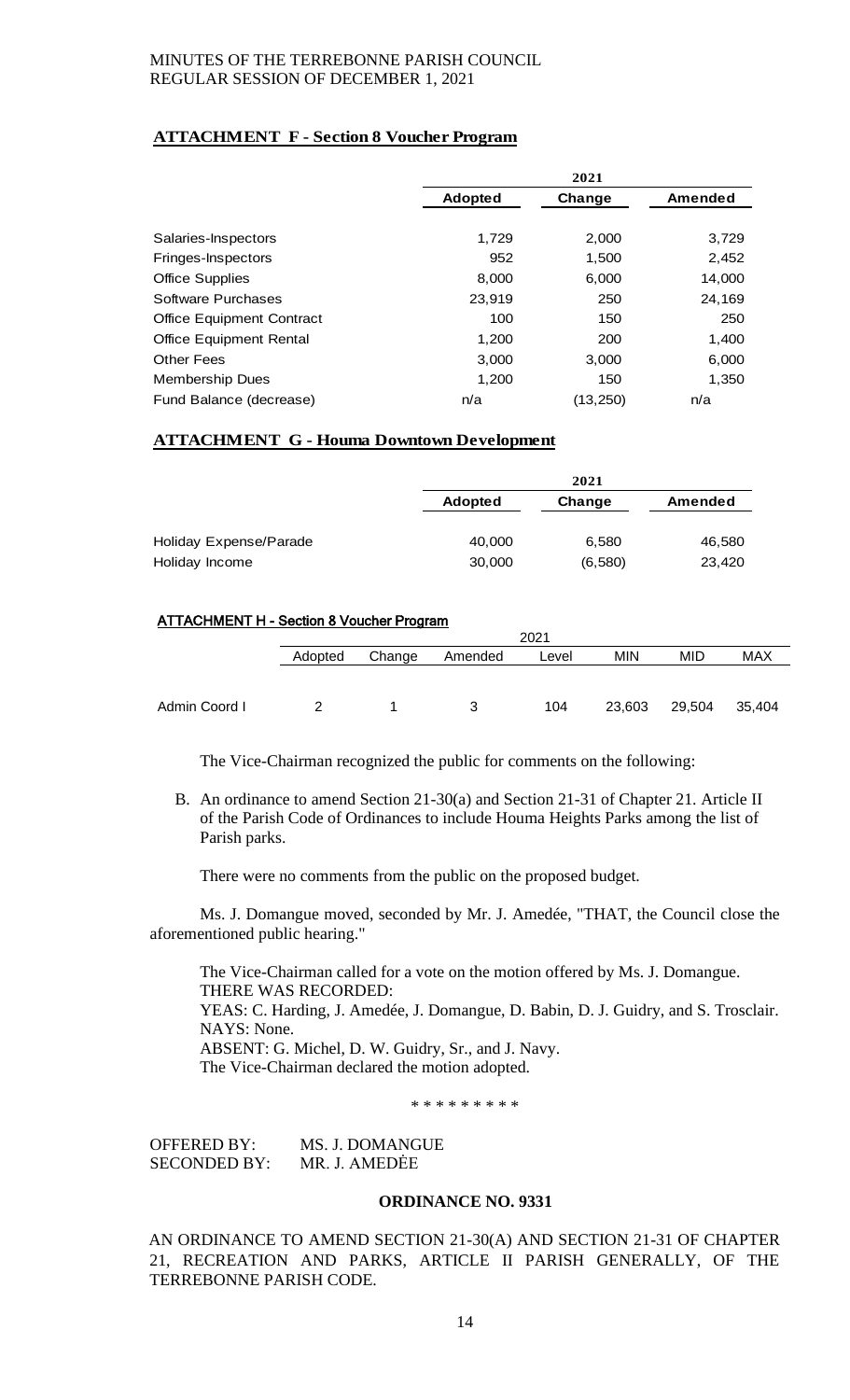**WHEREAS,** Sec. 1-06 of the Home Rule Charter for the Parish of Terrebonne provides that parish government shall have the right, power and authority to pass all ordinances requisite or necessary to promote, protect and preserve the general welfare, safety, health, peace and good order of the parish, including, but not by way of limitation, the right, power and authority to pass ordinances on all subject matter necessary, requisite or proper for the management of parish affairs, and all other subject matter without exception, subject only to the limitation that the same shall not be inconsistent with the constitution or expressly denied by general law applicable to the parish; and

**WHEREAS,** the Terrebonne Parish Council and Terrebonne Parish Administration wishes to include Houma Heights Park under Section 21-30(a) and Section 21-31 in order to establish hours of operation and list the park as a drug free zone for the use and enjoyment of the citizens of Terrebonne Parish; and

**NOW, THEREFORE BE IT ORDAINED** by the Terrebonne Parish Council, on behalf of the Terrebonne Parish Consolidated Government, that the following be enacted:

### **SECTION I**

Chapter 21, Article II, Section 21-30(a) and Section 21-31 of the Terrebonne Parish Code be amended as per the attached Exhibit A.

### **SECTION II**

If any word, clause, phrase, section or other portion of this ordinance shall be declared null, void, invalid, illegal or unconstitutional, the remaining words, clauses, phrases, sections and other portions of this ordinance shall remain in full force and effect, the provisions of this ordinance hereby being declared to be severable.

## **SECTION III**

This ordinance shall become effective upon approval by the Parish President.

This ordinance, having been introduced and laid on the table for at least two weeks, was voted upon as follows:

#### **THERE WAS RECORDED:**

YEAS: C. Harding, J. Amedée, J. Domangue, D. Babin, D.J. Guidry, and S. Trosclair. NAYS: None. NOT VOTING: None. ABSTAINING: None. ABSENT: G. Michel. D. W. Guidry, Sr., and J. Navy. The Chairman declared the ordinance adopted on this, the 1st day of December 2021.

\* \* \* \* \* \* \* \* \*

Mr. J. Amedée moved, seconded by Mr. D. J. Guidry, "THAT the Council return to the regular order of business."

The Vice-Chairman called for a vote on the motion offered by Mr. J. Amedée. THERE WAS RECORDED: YEAS: C. Harding, J. Amedée, J. Domangue, D. Babin, D. J. Guidry, and S. Trosclair. NAYS: None. ABSENT: G. Michel, D. W. Guidry, Sr., and J. Navy. The Vice-Chairman declared the motion adopted.

Mr. Lionel Lewis Jr., a resident of King Street, inquired about street light repairs in the Senator Circle area. He shared his concerns for the reduced lighting in a high-crime area.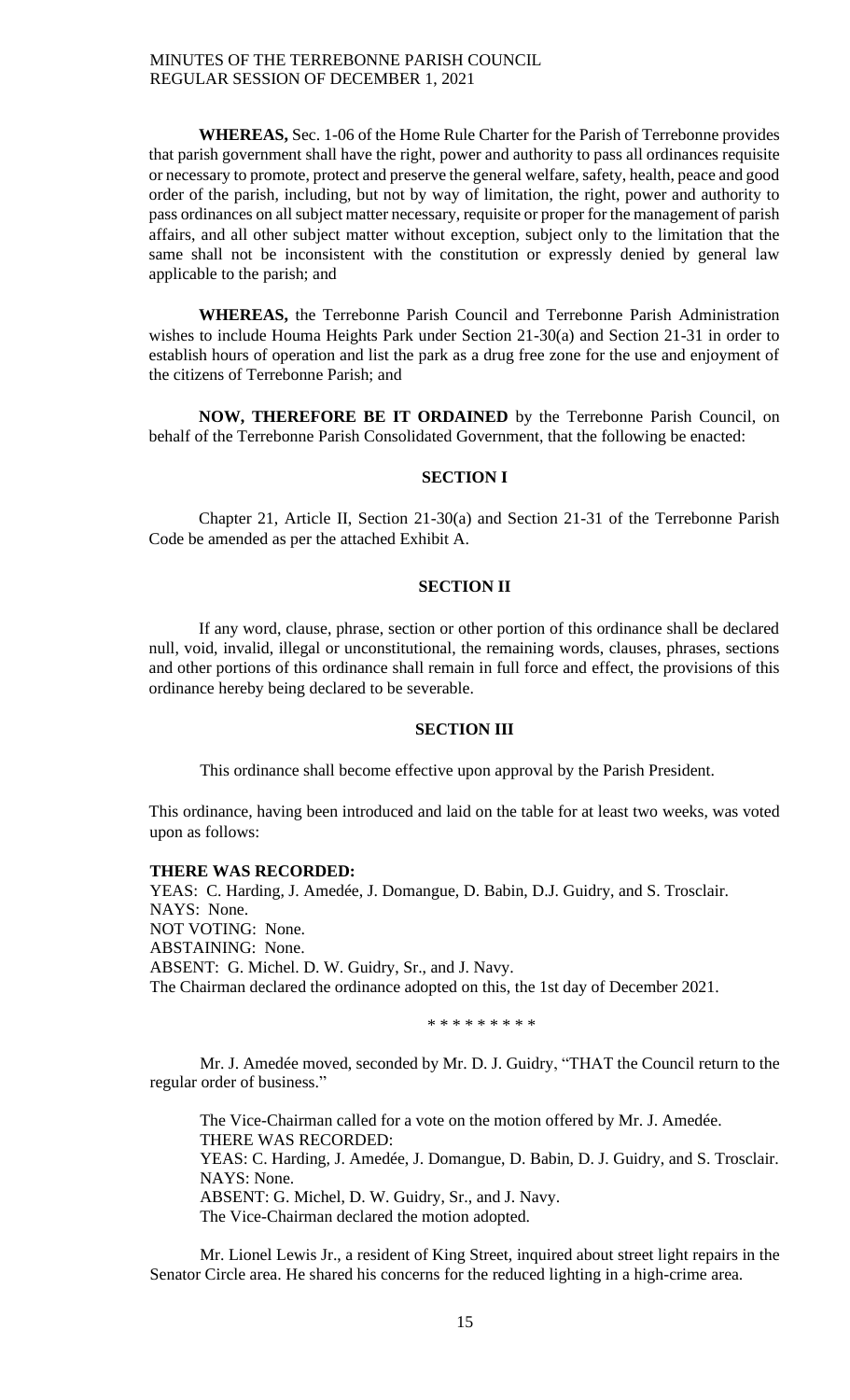Ms. Joyce Williams, a resident of Authement Street, reported on street lights in need of repair in her area and shared her concerns regarding safety with reduced lighting.

The Vice-Chairman called for a report on the Public Services Committee meeting held on 11/29/21, whereupon the Committee Chairman, noting ratification of minutes calls public hearings on Wednesday, December 15, 2021, rendered the following:

# **PUBLIC SERVICES COMMITTEE**

### **NOVEMBER 29, 2021**

The Chairman, Dirk Guidry, called the Public Services Committee meeting to order at 5:36 p.m. in the Terrebonne Parish School Board Meeting Room. The Invocation and the Pledge of Allegiance were led by Committee Member C. Harding. Upon roll call, Committee Members recorded as present were: C. Harding, J. Amedée, J. Domangue, D. W. Guidry, Sr., D. Babin, and D. J. Guidry. Committee Member J. Navy was recorded as entering the proceedings at 5:38 p.m. Committee Members G. Michel and S. Trosclair were recorded as absent. A quorum was declared present.

The Chairman read letters from Committee Members G. Michel and S. Trosclair explaining their absences from the evening's proceedings.

It was at this time (5:38 p.m.) Mr. J. Navy was recorded as entering the proceedings.

TOHSEP Director Earl Eues presented statistics on Terrebonne Parish's current COVID-19 cases, the number of tests completed, death statistics, hospitalizations, and vaccine distributions. Mr. Eues noted that a new Omicron variant of COVID-19 has not been reported in Louisiana at this time and encouraged the public to get vaccinated. He then presented an update on Hurricane Ida recovery, including debris pickup and totals for FEMA and SBA assistance. Mr. Eues noted that November 29<sup>th</sup>, 2021, was the last day to register with FEMA for Hurricane Ida assistance and that a Disaster Recovery Center was now open in Montegut to assist with existing applications or appeals.

Planning and Zoning Director Christopher Pulaski provided statistics regarding the current number of base camp occupants and plans for allocating resources to better accommodate more occupants. Mr. Pulaski reported on current installations and occupants for temporary housing programs and encouraged the public to contact the housing program's office or the parish's Permit office if they are denied due to flood zone requirements. He then provided information regarding projected temporary housing group sites and their estimated completion dates.

Several Committee Members shared their concerns regarding challenges in providing temporary and permanent housing to residents in need and suggested that representatives from several organizations be invited to speak before the Parish Council and provide more information.

The Chairman announced that Agenda Item No. 2: "Discussion and update from the Terrebonne Parish Sheriff's Office relative to the status of the Terrebonne Parish Jail and to the measures being taken to reduce crime in high crime areas following Hurricane Ida" was pulled from the agenda.

The Chairman announced that Agenda Item No. 3: "Discussion and update from the Houma Police Department relative to the measures being taken to reduce crime in Houma Heights and other high crime areas following Hurricane Ida" was pulled from the agenda.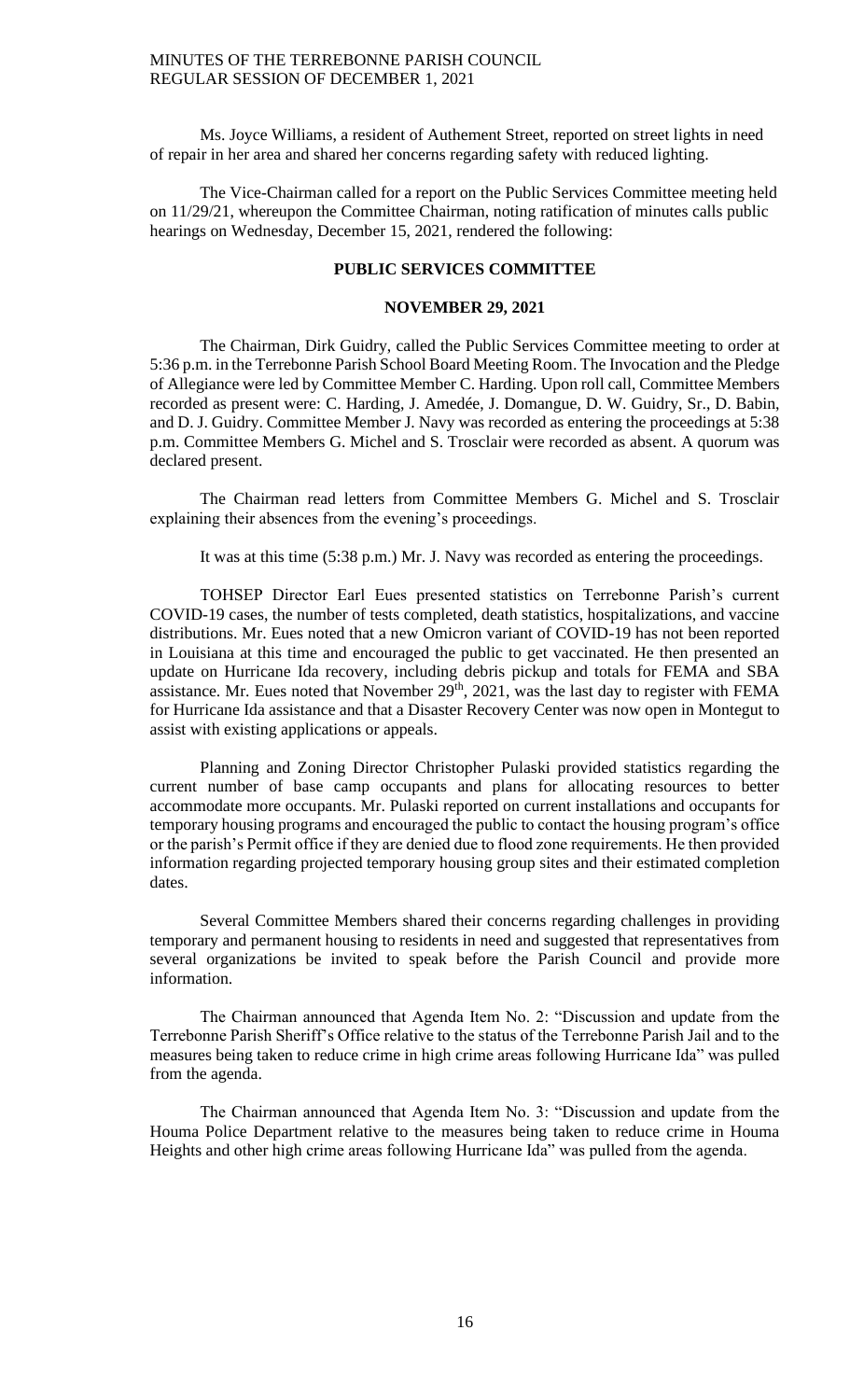OFFERED BY: MS. J. DOMANGUE SECONDED BY: MR. J. AMEDĖE

### **EMERGENCY ORDINANCE NO. 9328**

# **AN EMERGENCY ORDINANCE TO AUTHORIZE THE RELOCATION OF TERREBONNE PARISH PRECINCT POLLING LOCATION DUE TO AN EMERGENCY ARISING FROM HURRICANE IDA FOR THE ELECTION OF SATURDAY, DECEMBER 11, 2021**

### **SECTION I**

**WHEREAS,** an **Emergency Ordinance** is allowed pursuant to Terrebonne Parish Consolidated Government Charter 2-14; and

**WHEREAS,** an emergency declaration signed on August 26, 2021, for Hurricane Ida and recorded in the Terrebonne Parish Courthouse under COB 2646, **Page** 676, **Entry** No. 1634123; and

**WHEREAS,** elections affect the life, health, property, and safety of voting citizens of Terrebonne Parish; and

**WHEREAS,** Ordinance No. 9320 was passed by Terrebonne Parish Council relocating numerous polling locations; and

**WHEREAS,** an emergency ordinance is needed in order to ensure enough time is available to properly give notice of the relocations before the December 11, 2021 election; and

**WHEREAS,** the following listed precinct polling locations have received damage due to Hurricane Ida and are therefore unsafe to use for the Saturday, December 11, 2021 election; and

**WHEREAS,** TPCG wishes to relocate those polling locations in accordance with LA R.S. 18:534 because the polling locations need to be changed due to an emergency caused by an act of God - Hurricane Ida; and

**WHEREAS,** notice of the relocation of the location of the polling places shall be published in Terrebonne Parish's Official Journal by the governing authority and the Parish Board of Election Supervisors in accordance with LA R.S. 18:535; and

**WHEREAS,** proper notice of the relocation of the location of the polling places shall be given, as applicable, in accordance with LA R.S. 18:536; and

**WHEREAS,** nothing herein shall change the Geographical boundaries of the precincts.

# **SECTION II**

**NOW THEREFORE BE IT ORDAINED** that beginning on the December 11, 2021, election, and continuing every election thereafter, until further notice, due to an emergency caused by an act of God, the following voting polling location only be relocated as follows:

1) Pct. 056 – Bourg Community Center **will now be located at** American Legion Auxiliary – Kenneth Boudreaux Unit 380 4990 Hwy. 56, Chauvin, LA 70344

**BE IT FURTHER ORDAINED** that as required by law, the appropriate persons give notice pursuant to LA R.S. 18:535 and LA R.S. 18:536; and

**BE IT FURTHER ORDAINED** that TPCG Council, as governing authority of the parish, adopt this emergency ordinance because time is of the essence to conduct the December 11, 2021, election.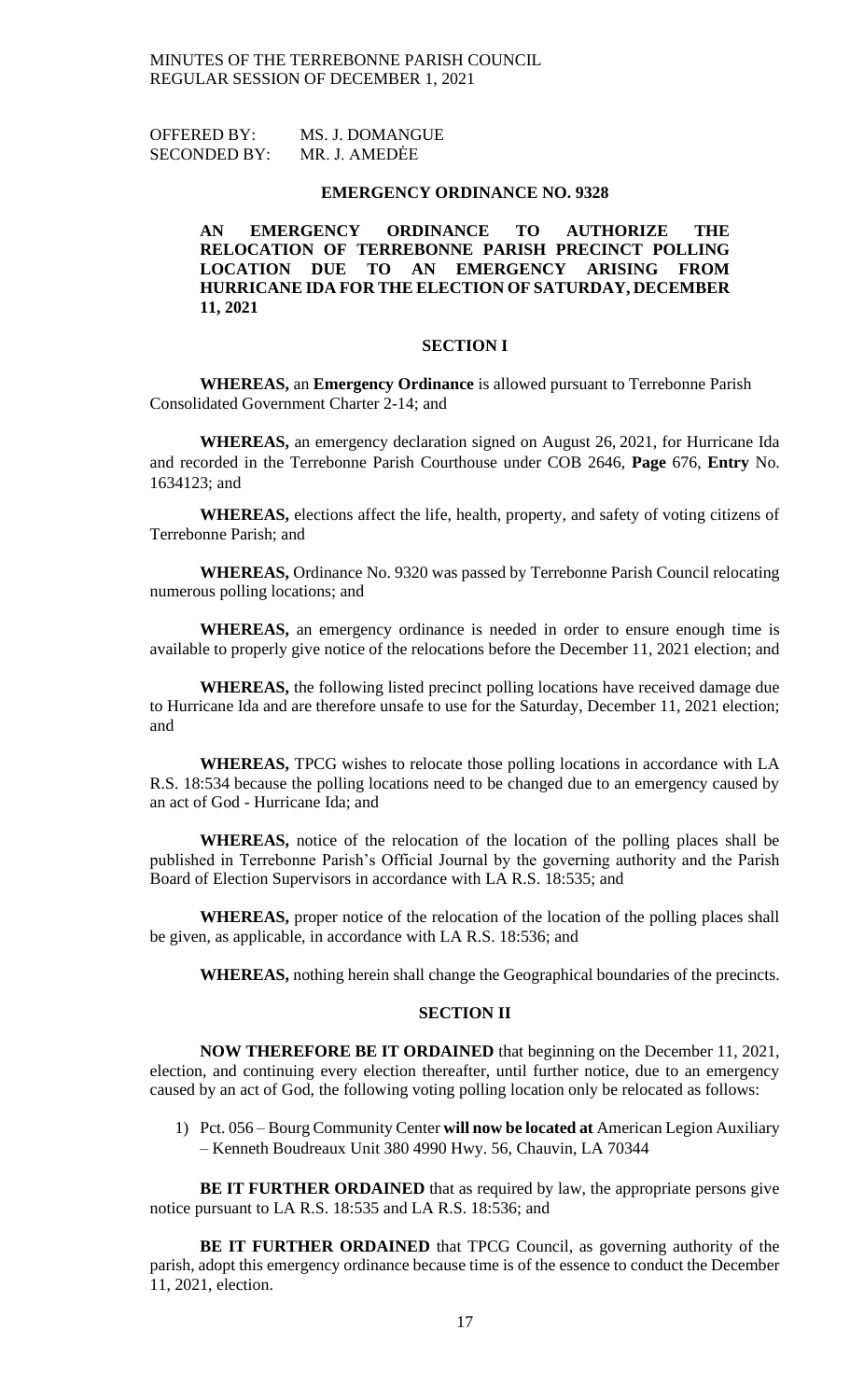#### **SECTION III**

If any word, clause, phrase, section, or other portion of this ordinance shall be declared null, void, invalid, illegal, or unconstitutional, the remaining words, clauses, phrases, sections and other portions of this ordinance shall remain in full force and effect, the provisions of this ordinance hereby being declared to be severable.

#### **SECTION IV**

Any ordinance or part thereof in conflict herewith is hereby repealed.

### **SECTION V**

This ordinance shall become effective upon approval by the Parish President or as otherwise provided in Section 2-13(b) of the Home Rule Charter for a Consolidated Government for Terrebonne Parish, whichever occurs sooner.

This ordinance, having been introduced and laid on the table for at least two weeks, was voted upon as follows:

THERE WAS RECORDED: YEAS: C. Harding, J. Amedée, J. Domangue, D. W. Guidry, Sr., D. Babin, D.J. Guidry, and J. Navy. NAYS: None. NOT VOTING: None. ABSTAINING: None. ABSENT: G. Michel and S. Trosclair. The Chairman declared the ordinance adopted on this, the 29<sup>th</sup> day of November 2021.

OFFERED BY: MR. J. AMEDĖE SECONDED BY: MR. C. HARDING

### **RESOLUTION NO. 21-360**

A Resolution giving Notice of Intent to adopt an Ordinance to dedicate and accept the maintenance/operation of the street(s), drainage servitudes, sewer, and rights-of-way for "Adley Oaks Subdivision, Phase A;" energize and accept the streetlights and to incorporate "Adley Avenue", "Oriole Street", and "Kingfisher Drive" into the Enhanced 911 Emergency Response System for the purpose of providing a better means of locating addresses.

**THEREFORE, BE IT RESOLVED** by the Terrebonne Parish Council (Public Services Committee), on behalf of the Terrebonne Parish Consolidated Government, that Notice of Intent is given for adopting an ordinance to dedicate and accept the maintenance/operation of the street(s), drainage servitudes, sewer, and rights-of-way for "Adley Oaks Subdivision, Phase A;" energize and accept the street lights; and to incorporate "Adley Avenue", "Oriole Street", and "Kingfisher Drive" into the Enhanced 911 Emergency Response System for the purpose of providing a better means of locating addresses.

**BE IT FURTHER RESOLVED** that a public hearing on said ordinance be called for Wednesday, December 15, 2021, at 6:30 p.m.

### **THERE WAS RECORDED:**

YEAS: C. Harding, J. Amedée, J. Domangue, D. W. Guidry, Sr., D. Babin, D. J. Guidry, and J. Navy. NAYS: None. NOT VOTING: None. ABSTAINING: None. ABSENT: G. Michel and S Trosclair. The Chairman declared the resolution adopted on this the 29<sup>th</sup> day of November 2021. \*\*\*\*\*\*\*\*\*\*\*\*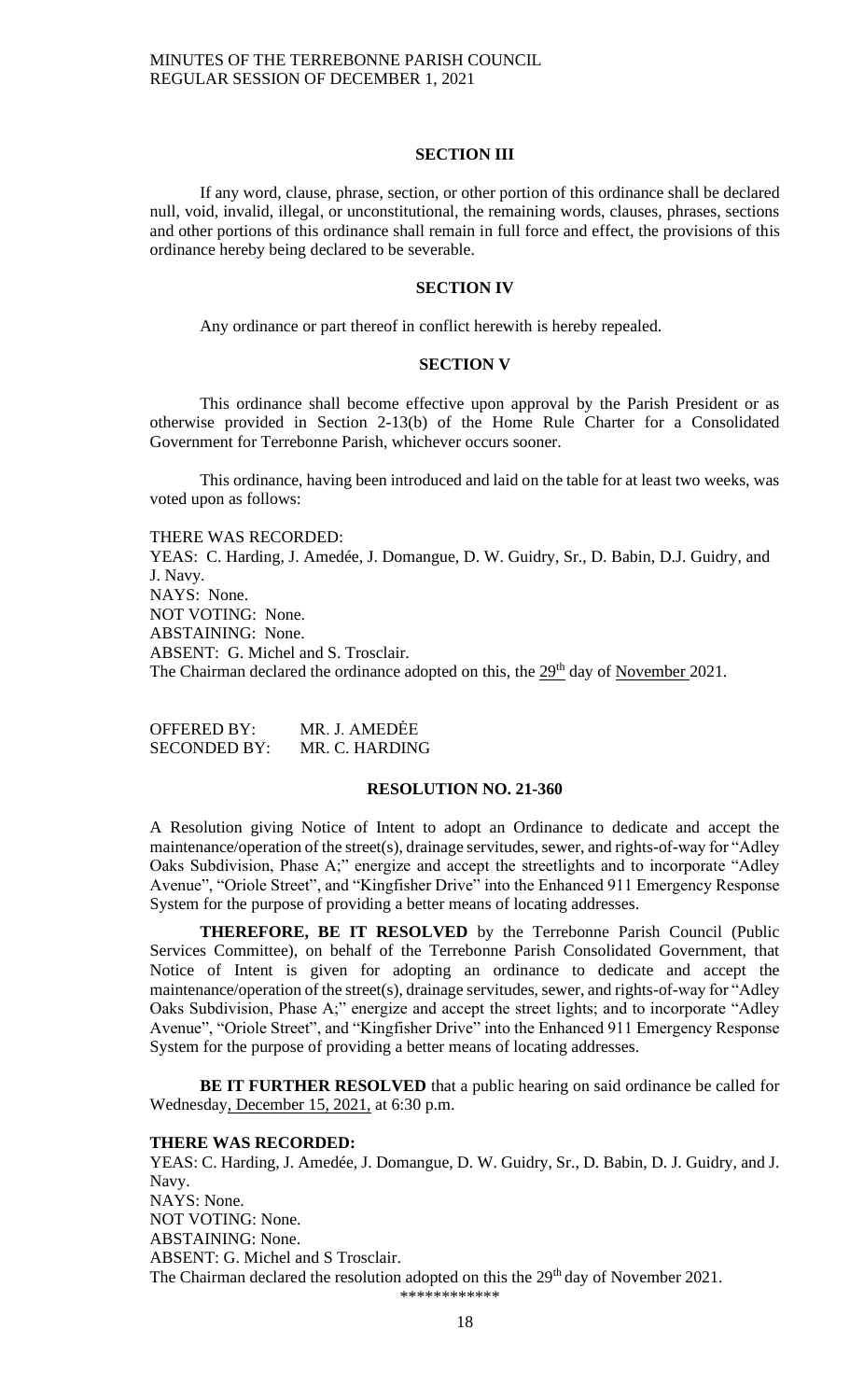Ms. J. Domangue moved, seconded by Mr. D. W. Guidry, Sr., "THAT the Public Services Committee introduce an ordinance to authorize the Parish President to execute a Cooperative Endeavor Agreement between TPCG, the Houma Downtown Development Corporation, and Hache Grant Association, Inc. for construction and placement of a bandstand at the Courthouse Square in Downtown Houma and call for a public hearing on said matter on Wednesday, December 15, 2021 at 6:30 p.m." **(\*MOTION ADOPTED AFTER DISCUSSION)**

Upon request, Mr. Noah Lirette, Hache Grant Association President, shared his organization's intention to construct a new bandstand in the Courthouse Square then donate it to the parish upon completion as a revitalization project for the downtown area.

Several Committee Members shared their appreciation for the project and its potential benefits to the parish.

The Chairman called for the vote on the aforementioned motion offered by Ms. J. Domangue. THERE WAS RECORDED: YEAS: C. Harding, J. Amedée, J. Domangue, D. W. Guidry, Sr., D. Babin, D. J. Guidry, and J. Navy. NAYS: None. ABSENT: G. Michel and S. Trosclair. The Chairman declared the motion adopted.

Mr. D. Babin moved, seconded by Mr. D. W. Guidry, Sr., "THAT, there being no further business to come before the Public Services Committee, the meeting be adjourned."

The Chairman called for the vote on the motion offered by Mr. D. Babin. THERE WAS RECORDED: YEAS: C. Harding, J. Amedée, J. Domangue, D. W. Guidry, Sr., D. Babin, D. J. Guidry, and J. Navy. NAYS: None. ABSENT: G. Michel and S. Trosclair. The Chairman declared the motion adopted and the meeting was adjourned at 6:15 p.m.

Dirk Guidry, Chairman

Keith Hampton, Minute Clerk

Mr. D. J. Guidry moved, seconded by Mr. S. Trosclair, "THAT, the Council accept and ratify the minutes of the Public Services Committee meeting held on 11/29/21."

The Vice-Chairman called for a vote on the motion offered by Mr. D. J. Guidry. THERE WAS RECORDED: YEAS: C. Harding, J. Amedée, J. Domangue, D. Babin, D. J. Guidry, and S. Trosclair. NAYS: None. ABSENT: G. Michel, D. W. Guidry, Sr., and J. Navy. The Vice-Chairman declared the motion adopted.

The Chairman called for a report on the Budget and Finance Committee meeting held on 11/15/21, whereupon the Committee Chairman, noting ratification of minutes calls public hearings on Wednesday, December 15, 2021, rendered the following:

## **BUDGET & FINANCE COMMITTEE**

### **NOVEMBER 29, 2021**

The Chairman, Mr. John Amedée, called the Budget & Finance Committee meeting to order at 6:18 p. m. in the Terrebonne Parish School Board Meeting Room. The Invocation and the Pledge of Allegiance were led by the Chairman. Upon roll call, Committee Members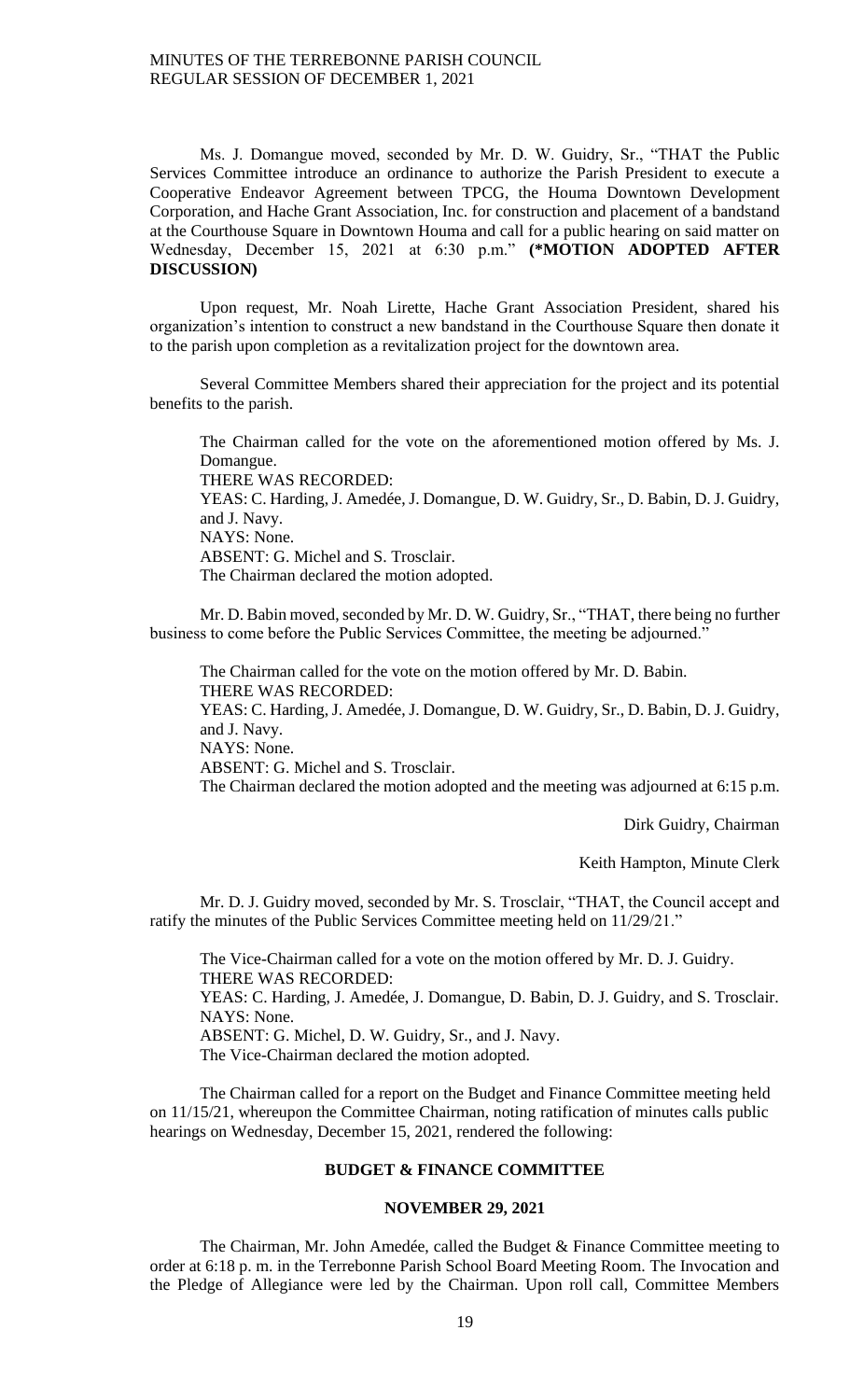recorded as present were: C. Harding, J. Amedée, J. Domangue, D. W. Guidry, Sr., D. Babin, D. J. Guidry, and J. Navy. Committee Members G. Michel and S. Trosclair were recorded as absent. A quorum was declared present.

The Chairman read letters from Committee Members G. Michel and S. Trosclair explaining their absences from the evening's proceedings.

OFFERED BY: MR. D. J. GUIDRY SECONDED BY: MR. D. BABIN

## **RESOLUTION NO. 21-361**

## **A resolution approving the 2021 Balancing Budget Adjustment and 2022 Budget Plan (Operations and Five-Year Capital Outlay) of the Terrebonne Parish Veterans Memorial District.**

**WHEREAS**, effective June 17, 2008, the Terrebonne Parish Veterans Memorial District (the "District) was created as a governing authority under the provisions of LA R.S. 33:9357, which requires the District to receive approval of the Terrebonne Parish Council prior to any of the following actions by the board:

- 1. Adoption of an annual budget
- 2. Purchase, sale or encumbrance of immovable property.
- 3. Submitting for voter approval any tax proposal.
- 4. Any other matter or action as determined by ordinance adopted by the Terrebonne Parish Consolidated Government, and

**WHEREAS**, the District was successful in the voters' approval of a .5 mill property tax in 2010, with the first levy of said millage in the Fall of 2011 for the budget year of 2012, and

**WHEREAS**, the District approved their 2021 final balancing budget amendment for their General Fund Operations, at their regular meeting of November 18, 2021 subject to Council Approval, and

**WHEREAS**, the District approved their 2022 Operations Budget at their regular meeting of November 18, 2021, subject to Council Approval.

**NOW, THEREFORE BE IT RESOLVED** by the Terrebonne Parish Council (Budget and Finance Committee), on behalf of the Terrebonne Parish Consolidated Government, to approve the Terrebonne Parish Veterans' Memorial District 2021 Final Balancing Budget adjustment and 2022 Budget Plan.

### **THERE WAS RECORDED:**

YEAS: C. Harding, J. Amedée, J. Domangue, D. W. Guidry, Sr., D. Babin, D. J. Guidry, and J. Navy. NAYS: None. NOT VOTING: None. ABSTAINING: None. ABSENT: G. Michel and S. Trosclair. The Chairman declared the resolution adopted on this the 29<sup>th</sup> day of November 2021.

\*\*\*\*\*\*\*\*\*\*\*\*

Mr. D. Babin moved, seconded by Mr. D. W. Guidry, Sr., "THAT the Public Services Committee introduce an ordinance adopt the 2022 Operations and Maintenance budget, and the Five-Year Capital Improvements Budget, of the Terrebonne Parish Consolidated Government as presented by the Parish President and further amended by the Terrebonne Parish Council; to amend the Parish Compensation Plan for new and/or adjusted positions; approve a 4% cost of living increase for the Parish President's Departments and Council Staff; to address other matters relative thereto; and call a public hearing on said matter on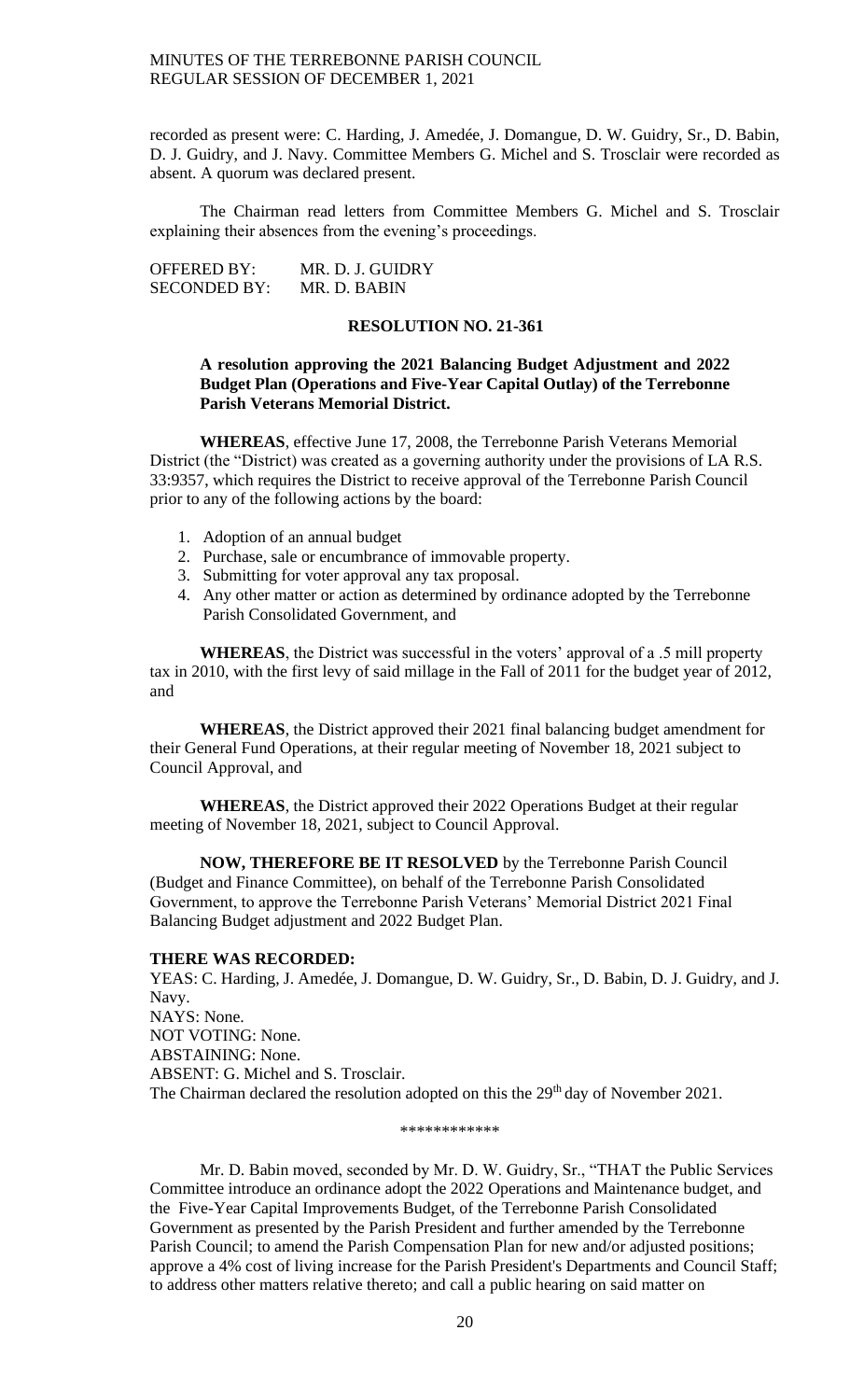### Wednesday, December 15, 2021 at 6:30 p.m." **(\*MOTION ADOPTED AFTER DISCUSSION)**

Upon request, Chief Financial Officer Kandace Mauldin clarified that an employee at or near their salary cap would receive the 4% increase because it is not considered a raise and added that no salary range adjustments were required at this time. She added that a wage study was being conducted prior to Hurricane Ida and would be revisited next year.

**\***The Chairman called for the vote on the aforementioned motion offered by Mr. D. Babin. THERE WAS RECORDED: YEAS: C. Harding, J. Amedée, J. Domangue, D. W. Guidry, Sr., D. Babin, D. J. Guidry, and J. Navy. NAYS: None. ABSENT: G. Michel and S. Trosclair. The Chairman declared the motion adopted.

Mr. D. Babin moved, seconded by Mr. D. W. Guidry, Sr., "THAT the Public Services Committee introduce an ordinance to amend the 2021 Adopted Operating Budget, 5-Year Capital Outlay Budget and Budgeted Positions of the Terrebonne Parish Consolidated Government for the following items and to provide for related matters:

I. Emergency Preparedness Department-EMPG, \$33,616 II. Animal Shelter-donations, \$10,000 III. Houma Police Dept - LA Commission on Law Enforcement Grant, \$208,005 IV. Animal Shelter-donations, \$3,936 V. Section 8 Voucher Program, \$1,838,899 VI. Parishwide Recreation, \$15,000 VII. Eastside Public Safety Substation, \$39,356 VIII. Dedicated Emergency Fund, \$44,011,215 IX. Utility Administration, -0 a. add GIS & Records Coordinator, Grade 107

and call a public hearing on said matter on Wednesday, December 15, 2021, at 6:30 p.m."

The Chairman called for the vote on the motion offered by Mr. D. Babin. THERE WAS RECORDED: YEAS: C. Harding, J. Amedée, J. Domangue, D. W. Guidry, Sr., D. Babin, D. J. Guidry, and J. Navy. NAYS: None. ABSENT: G. Michel and S. Trosclair. The Chairman declared the motion adopted.

Mr. D. J. Guidry moved, seconded by Ms. J. Domangue, "THAT the Public Services Committee introduce an ordinance to amend the 2021 Adopted Operating Budget of the Terrebonne Parish Consolidated Government for the following items and to provide for related matters:

I. 5% Budget Adjustment for Road Lighting District 1, \$22,500 II. 5% Budget Adjustment for Road Lighting District 3A, \$68,000 III. 5% Budget Adjustment for Road Lighting District 4, \$9,500 IV. 5% Budget Adjustment for Road Lighting District 6, \$17,500 V. 5% Budget Adjustment for Road Lighting District 7, \$24,821 VI. 5% Budget Adjustment for Road Lighting District 10, \$11,520 VII. 5% Budget Adjustment for Public Safety Fund, \$860,282

and call a public hearing on said matter on Wednesday, December 15, 2021, at 6:30 p.m."

The Chairman called for the vote on the motion offered by Mr. D. J. Guidry. THERE WAS RECORDED: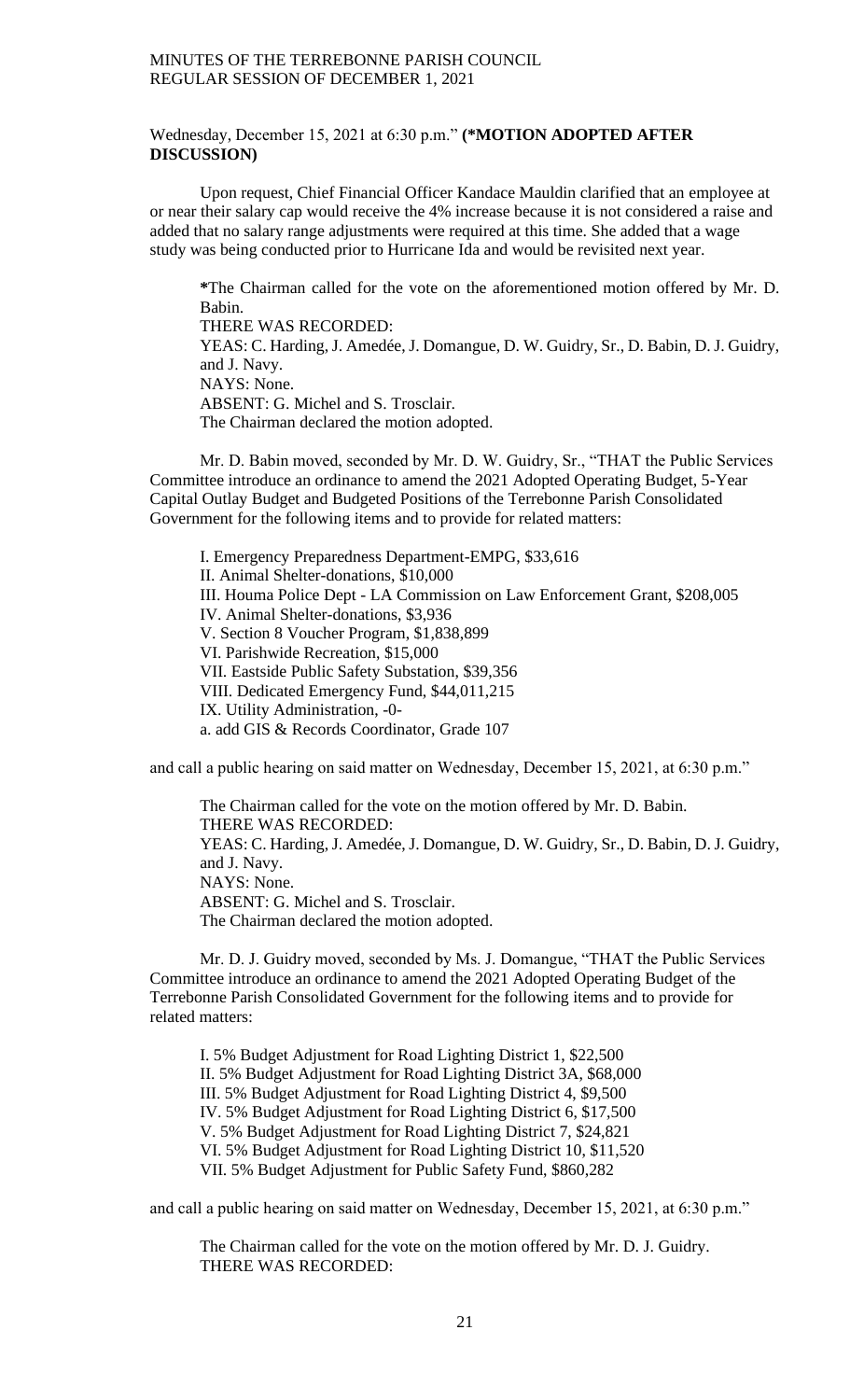YEAS: C. Harding, J. Amedée, J. Domangue, D. W. Guidry, Sr., D. Babin, D. J. Guidry, and J. Navy. NAYS: None. ABSENT: G. Michel and S. Trosclair. The Chairman declared the motion adopted.

Mr. D. W. Guidry, Sr. moved, seconded by Ms. J. Domangue, "THAT, there being no further business to come before the Budget & Finance Committee, the meeting be adjourned."

The Chairman called for the vote on the motion offered by Mr. D. W. Guidry, Sr. THERE WAS RECORDED:

YEAS: C. Harding, J. Amedée, J. Domangue, D. W. Guidry, Sr., D. Babin, D. J. Guidry, and J. Navy.

NAYS: None.

ABSENT: G. Michel and S. Trosclair.

The Chairman declared the motion adopted and the meeting was adjourned at 6:23 p.m.

John Amedée, Chairman

Keith Hampton, Minute Clerk

Mr. J. Amedée moved, seconded by Mr. S. Trosclair, "THAT, the Council accept and ratify the minutes of the Budget and Finance Committee meeting held on 11/29/21."

The Vice-Chairman called for a vote on the motion offered by Mr. J. Amedée. THERE WAS RECORDED:

YEAS: C. Harding, J. Amedée, J. Domangue, D. Babin, D. J. Guidry, and S. Trosclair. NAYS: None.

ABSENT: G. Michel, D. W. Guidry, Sr., and J. Navy.

The Vice-Chairman declared the motion adopted.

Mr. D. J. Guidry moved, seconded by Mr. S. Trosclair, "THAT the Council open nominations for the two expiring terms on the Houma Area Convention and Visitors Bureau, nominate Ms. Julie Falgout and Mr. William Bisland, close nominations, appoint Mr. Bisland to serve a term on the aforementioned board, and reappoint Ms. Falgout to serve another term on the aforementioned board."

The Vice-Chairman called for a vote on the motion offered by Mr. D. J. Guidry. THERE WAS RECORDED: YEAS: C. Harding, J. Amedée, J. Domangue, D. Babin, D. J. Guidry, and S. Trosclair. NAYS: None. ABSENT: G. Michel, D. W. Guidry, Sr., and J. Navy. The Vice-Chairman declared the motion adopted.

Mr. D. J. Guidry moved, seconded by Mr. C. Harding, "THAT the Council open nominations for the expired term representing the Chamber of Commerce on the Terrebonne Economic Development Authority Board, nominate Mr. Joseph Boudreaux, II, close nominations, appoint Mr. Boudreaux to serve a term on the aforementioned board, and hold nominations open for one expired term on the aforementioned board representing the Terrebonne Parish Council."

The Vice-Chairman called for a vote on the motion offered by Mr. D. J. Guidry. THERE WAS RECORDED: YEAS: C. Harding, J. Amedée, J. Domangue, D. Babin, D. J. Guidry, and S. Trosclair. NAYS: None. ABSENT: G. Michel, D. W. Guidry, Sr., and J. Navy. The Vice-Chairman declared the motion adopted.